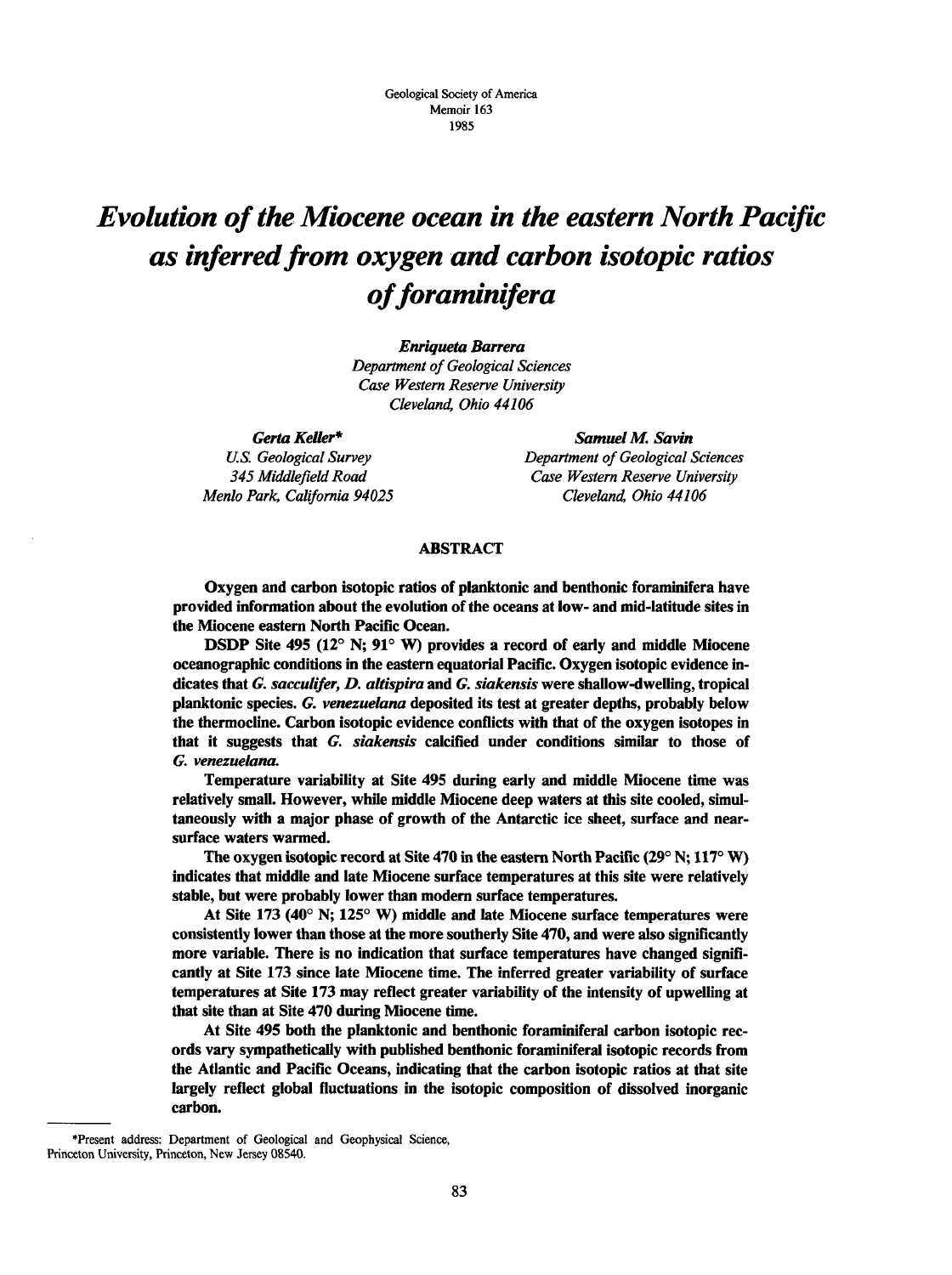**At Site 470 the planktonic carbon isotopic record fluctuates sympathetically with published benthonic records, indicating that the middle and late Miocene <sup>13</sup>C/<sup>12</sup>C ratios of dissolved inorganic carbon in surface waters at this site reflected global fluctuations in <sup>13</sup>C/<sup>12</sup>C. The planktonic carbon isotopic record at Site 173 could not be correlated with global carbon isotopic fluctuations, indicating that, in part, local effects controlled the <sup>13</sup>C/<sup>12</sup>C ratio of dissolved inorganic carbon in surface waters at that site.** 

### **INTRODUCTION**

The evolution of Miocene surface and deep waters in the eastern equatorial Pacific and northeastern Pacific Ocean has been investigated as part of a larger study of global Miocene oceanography (Cenozoic Paleoceanography Project, CENOP). Oxygen and carbon isotopic ratios of the tests of planktonic and benthonic foraminifera from Deep Sea Drilling Project (DSDP) Site 495 in the eastern equatorial Pacific, and from DSDP Sites 173 and 470 and the onshore Miocene section at Newport Beach, California in the northeast Pacific California Current system were measured. The locations of the sites discussed in this study, as well as of other relevant sites, are shown in Figure 1. Detailed information about the sites is given in Table 1.

Numerous studies have demonstrated that the <sup>18</sup>O/<sup>16</sup>O and  $13C/12C$  ratios of the tests of foraminifera provide information about ocean waters at the time and place the tests were secreted (Emiliani, 1954, 1955; Savin and Douglas, 1973; Berger and Gardner, 1975; Duplessy, 1978). The  ${}^{18}O/{}^{16}O$  ratio of a calcitic

foraminiferal test deposited in isotopic equilibrium with sea water reflects the temperature and the isotopic composition of the water in which the foraminifer grew. The  ${}^{13}C/{}^{12}C$  ratio of a foraminiferal test reflects mainly the isotopic composition of the dissolved  $HCO<sub>3</sub>$  in the water column.

Previous oxygen and carbon isotopic studies, as well as studies of the abundances of planktonic and benthonic foraminifera, have demonstrated that the Miocene epoch was a crucial episode in the Earth's climatic history. Isotopic records of benthonic and planktonic foraminifera have most often been interpreted as indicating that the early Miocene was a period characterized by limited Antarctic glaciation (Shackleton and Kennett, 1975; Woodruff et al., 1981; Savin et al., 1981), smaller equator-to-pole and tropical surface-to-bottom temperature gradients, and warmer high latitude surface waters than those of today (Savin et al., 1975). A worldwide rapid increase in  $\delta^{18}O$  values of benthonic foraminifera during early middle Miocene time has gener-



**Figure 1. Locations of DSDP Sites discussed in this study.**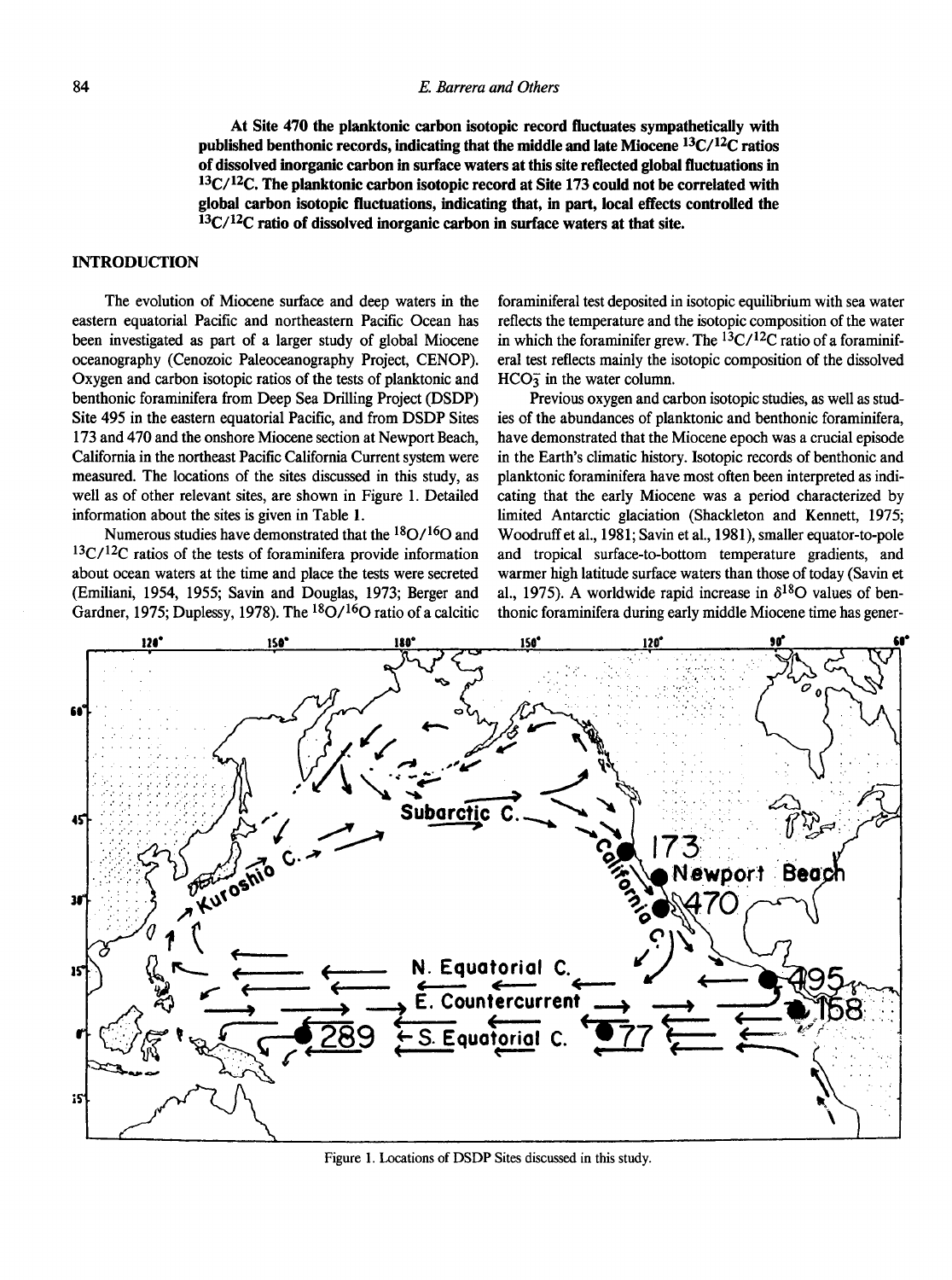TABLE 1. GEOGRAPHIC LOCATION OF SITES STUDIED TABLE 2. RELATIONSHIPS BETWEEN SEAWATER SALINITY AND  $\delta^{18}0^*$ 

| Site                                  | Longitude                                  | Latitude                                                    | Water depth                   | Region                                         | Relationship                                                             |
|---------------------------------------|--------------------------------------------|-------------------------------------------------------------|-------------------------------|------------------------------------------------|--------------------------------------------------------------------------|
| DSDP 173                              | $125027.12$ <sup>1</sup> W                 | 39 <sup>0</sup> 57.71'N                                     | $2927$ m                      | California Current                             | $\delta^{18}$ 0smow= 0.544 (salinity) -18.63                             |
| Newport Beach<br>DSDP 470<br>DSDP 495 | 117° 53'W<br>1170.31.11 W<br>2.26'W<br>910 | 330 38'N<br>28 <sup>0</sup> 54.46'N<br>$12^{\circ}$ 29.78 N | onshore<br>$3549$ m<br>4150 m |                                                | Eastern Equatorial Pacific $\delta^{18}0_{SMOW}$ = 0.222 (salinity)-7.50 |
| DSDP 158                              | 850 14.16 W                                | $6037.36$ 'N                                                | 1953 m                        | *Inferred from data in Craig and Gordon (1965) |                                                                          |

ally been interpreted as reflecting a combination of: a) an increase in the  $18O/16O$  ratio of the oceans due to rapid growth of the Antarctic ice sheet; and b) cooling of high latitude surface waters and hence deep bottom waters (Shackleton and Kennett, 1975; Savin et al., 1975; Keigwin, 1979; Woodruff et al., 1981; Savin et al., 1981). An alternative interpretation has been proposed by Matthews and Poore (1980), who argued that the middle Miocene increase in  $\delta^{18}$ O values reflects simply a drop in bottom water temperatures, and that large continental ice sheets have existed at least since early Oligocene time. Independent of these conflicting interpretations, the oxygen isotopic ratios of benthonic and planktonic foraminifera suggest a progressive increase in the equator-to-pole surface temperature gradient and the low latitude vertical thermal gradient throughout middle and late Miocene times (Savin et al., 1975, this volume).

Whereas the evolution of Miocene bottom waters has been relatively well-researched (e.g., Savin et al., 1981), there is little isotopic information documenting the details of the evolution of surface waters, particularly at mid-latitudes in the North Pacific. The isotopic data from Site 495 presented here document in detail the thermal evolution of the water column in the eastern equatorial Pacific in the interval from about 17 to 12.6 Ma. The isotopic record from this site can be correlated with those from Sites 470 and 173, which document changes in the vertical and the latitudinal thermal gradients in the California Current system during middle and late Miocene times. The ability to correlate the sites is enhanced by the availability of a high resolution biochronology (Keller and Barron, 1981).

### **METHODS**

The techniques used in this study for processing and counting planktonic foraminifera are similar to those outlined by Keller (1980a). In this study, foraminifera larger than 150  $\mu$ m were counted, and those between 150 and 250  $\mu$ m were analyzed isotopically.

Isotopic analyses were performed using standard techniques (Epstein et al., 1953) and are reported in *8* notation as per mil deviations from the PDB standard. Isotopic measurements were made relative to a standard  $CO<sub>2</sub>$  gas whose isotopic composition was related to PDB values through numerous analyses of NBS Isotopic Reference Material No. 20 (Solenhofen Limestone). NBS 20 is taken to have a  $\delta^{18}$ O value of -4.14 per mil and a  $\delta^{13}$ C value of -1.06 per mil (Craig, 1957). Isotopic analyses typically have a precision of  $\pm 0.1$  per mil.  $\delta^{18}$ O values of calcite precipitated in equilibrium with sea water were calculated using the equation of Epstein et al. (1953) as modified by Epstein (unpublished)

$$
t(^{\circ}C)=16.4-4.2(\delta_c-\delta_w)+0.13(\delta_c-\delta_w)^2
$$

where  $\delta_c$  is the isotopic composition of the CO<sub>2</sub> gas evolved from the carbonate when reacted with H<sub>3</sub>PO<sub>4</sub> at 25° C and  $\delta_w$  is the isotopic composition of the  $CO<sub>2</sub>$  gas equilibrated at 25° C with the water in which the carbonate was deposited. The  $\delta^{18}$ O values of present-day waters in the region were estimated using salinity and temperature data obtained from the National Oceanographic Data Center (NODC) and relationships between salinity and  $\delta^{18}$ O inferred from the data of Craig and Gordon (1965) for sea water in the appropriate regions of the Pacific Ocean (Table 2).

In order to reflect fluctuations in the  $18O/16O$  ratio of sea water caused by fluctuations in Antarctic ice volume, in some cases (where indicated) adjustments have been applied to the oxygen isotopic data. These adjustments are based on estimates by Woodruff et al. (1981), and on the suggestion of Shackleton and Kennett (1975) that pre-middle Miocene ocean water was 0.92 per mil depleted in  $^{18}$ O relative to the present. Adjusted  $\delta^{18}$ O values are intended to approximate the  $\delta^{18}$ O values the foraminifera would have had if they had grown under Miocene oceanographic conditions but in sea water with today's  $\delta^{18}O$ values.

#### **ISOTOPIC SYSTEMATICS OF FORAMINIFERA**

Planktonic foraminifera do not appear to deposit their tests in isotopic equilibrium with the dissolved  $HCO<sub>3</sub><sup>-</sup>$  of ambient sea water (Vergnaud-Grazzini, 1976; Williams et al., 1977; Kahn and Williams, 1981). Evidence for this comes from the observation that  $\delta^{13}$ C values of several planktonic species, including *Globigerinoides sacculifer,* are very close to the  $\delta^{13}$ C values of total dissolved  $CO<sub>2</sub>$  (and  $HCO<sub>3</sub>$ ) in sea water at the depths at which calcification is inferred to have occurred (Williams et al., 1977). Calcite in equilibrium with sea water, however, is 1.26 to 2.38 per mil enriched in <sup>13</sup>C relative to the dissolved HCO<sub>3</sub> in the temperature range from 0 to 30°C (Emrich et al., 1970).

"Vital effects" in the  $18O/16O$  ratios of at least most planktonic foraminiferal species are apparently small (Williams et al., 1979; Curry and Matthews, 1981a). There is, however, conflict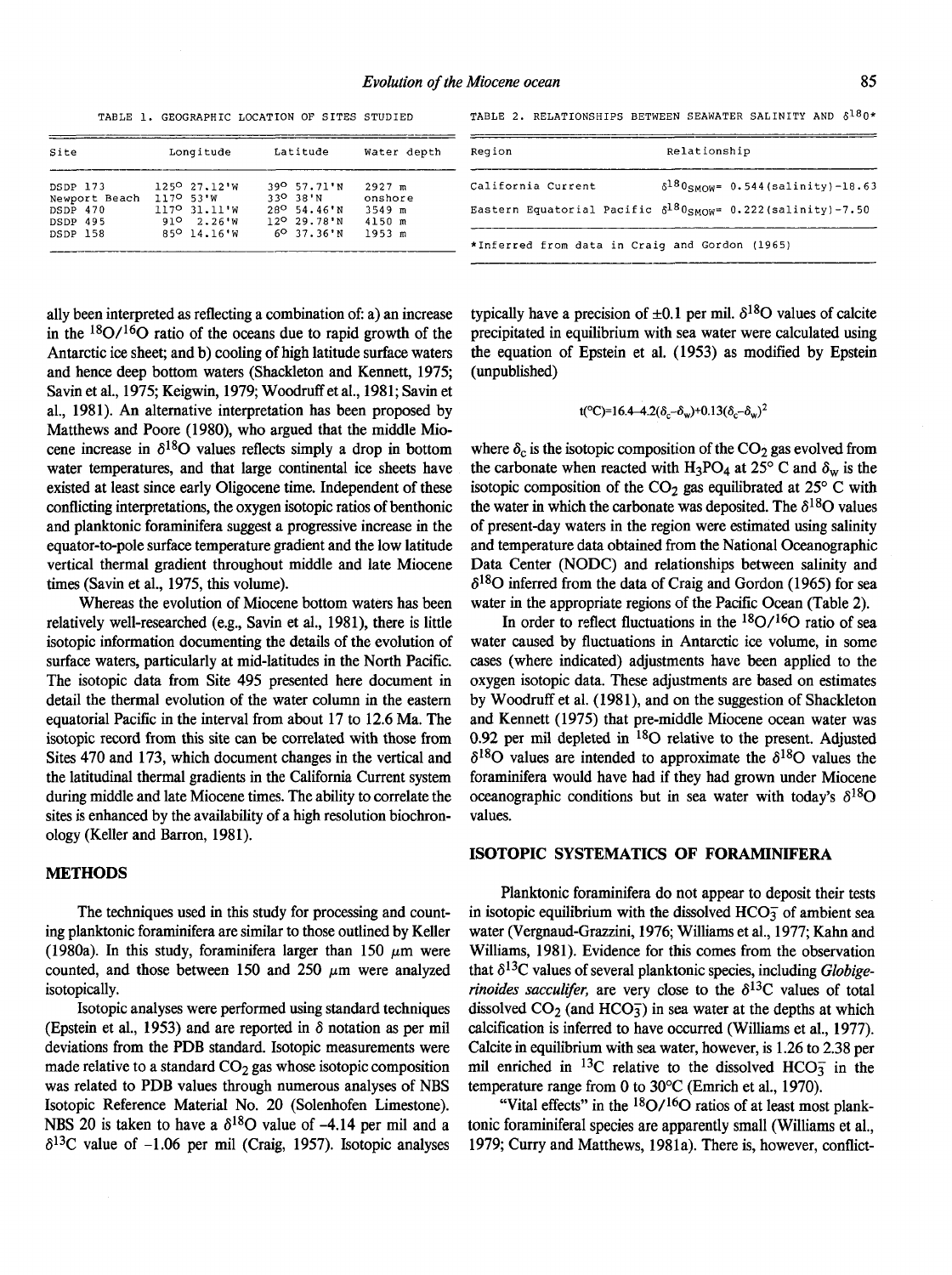ing evidence about whether *Globigerina bulloides* (which has been analyzed extensively in this study) deposits its test in isotopic equilibrium with sea water. Kahn and Williams (1981) reported that  $\delta^{18}$ O values of *G. bulloides* collected in plankton tows from the northeastern Pacific Ocean are lower (i.e. warmer) than those expected for calcite in isotopic equilibrium with sea water in the upper 100 meters during the months of June and July. Other studies of this species collected in plankton tows and in surface sediments from several localities suggest  $\delta^{18}$ O values close to equilibrium (Curry and Matthews, 1981a, b) and further suggest that *G. bulloides* grows predominantly during seasons of upwelling (Prell and Curry, 1981; Ganssen and Sarnthein, 1983). However, it has been pointed out by Bender (personal communication, 1984) that while the mean difference between measured  $\delta^{18}$ O values of *G. bulloides* and equilibrium  $\delta^{18}$ O values for surface waters in the large Indian Ocean data set of Curry and Matthews (1981a) is close to 0.00, the standard deviation of the differences is 0.24. Therefore, if a parallel can be drawn with the isotopic behavior of Miocene *G. bulloides* from the northeastern Pacific Ocean, no paleoceanographic significance can be attributed to changes smaller than 0.25 per mil in the  $\delta^{18}$ O values of G. *bulloides.* 

Samples for isotopic analysis from Site 173 were mixtures of *Globigerina praebulloides* and *Globigerina bulloides* because specimens of neither one of these species were present in sufficient numbers to be analyzed throughout the whole interval sampled. It was therefore necessary to investigate whether Miocene *G. praebulloides* and *G. bulloides* exhibit similar oxygen and carbon isotopic systematics. When all Site 173 samples are considered together, no relation is found between the proportions of the two species and their  $\delta^{13}$ C values, suggesting no systematic difference in their carbon isotopic ratios. However, *G. bulloides* is apparently enriched in <sup>18</sup>O relative to *G. praebulloides* by 0.7 per mil in the late Miocene samples and by 0.25 per mil in the middle Miocene samples. The implications of this are not clear. It is probable that the increase in the  $\delta^{18}$ O values with time and the parallel increase in the abundance of *G. bulloides* at Site 173 reflect middle and late Miocene cooling at this site rather than differences in the oxygen isotopic systematics of the two species.

The tests of most deep-water benthonic foraminiferal species are in neither oxygen nor carbon isotopic equilibrium with ambient sea water (Duplessy et al., 1970; Shackleton, 1974; Woodruff et al., 1980; Vincent et al., 1981; Graham et al., 1981). Shackleton (1974) concluded that of the commonly analyzed benthonic taxa, *Uvigerina* spp. has  $\delta^{18}O$  values closest to those expected for calcite in oxygen isotopic equilibrium with sea water. Other benthonic taxa depart from equilibrium by relatively constant amounts. All species of *Cibicidoides* investigated thus far appear to have similar isotopic behavior and to be depleted in  $18$ O by approximately 0.7 per mil relative to equilibrium values (Woodruff et al., 1980; Belanger et al., 1981; Savin et al., 1981). *Cibicidoides* have  $\delta^{13}$ C values similar to those of dissolved  $HCO<sub>3</sub><sup>-</sup>$  in ambient sea water (Belanger et al., 1981; Graham et al., 1981).

#### *Sample preservation and dissolution*

Calcium carbonate dissolution can significantly affect both the taxonomic composition and the isotopic composition of the residual fauna. Dissolution affects biostratigraphic results by shifting the first and last appearances of species and reducing the stratigraphic ranges and abundances of dissolution-susceptible species. The isotopic signal of selectively preserved specimens can be biased in the <sup>18</sup>O-rich (cold) direction since those individuals of a species which lived higher in the water column are often more readily dissolved than deeper-dwelling individuals (Savin and Douglas, 1973).

The preservation of samples from Sites 173 and 470 has been discussed by Barron and Keller (1983). At Site 495, planktonic foraminiferal assemblages are well-preserved, except in Cores 27 and 28 (within foraminiferal Zone N7) where they have been affected moderately, and in Core 20 and upwards (Zones N12 and above) where virtually all foraminifera have been dissolved.

## **BIOSTRATIGRAPHY**

High resolution biostratigraphic correlations have been made between the eastern equatorial Miocene Pacific sections from Sites 495 and 158 and: a) the more westerly equatorial Pacific Site 77B (Figure 2); and b) California Current Site 470 (Figure 3). Biostratigraphy and correlation between California Current Sites 470 and 173 have already been published by Keller and Barron (1981). Biostratigraphy of Site 158 was worked out by Kaneps (1973), Keigwin (1976), Keller et al. (1982) and in the present study. Biostratigraphy of Site 495 was previously examined by Thompson (1982) and was worked out in greater detail in this study.

Age assignments at Sites 495 and 158 are based on foraminiferal datum levels indirectly tied to diatom, radiolarian and coccolith datum levels calibrated with the paleomagnetic time scale as outlined by Keller (1981). Diatom datum levels of Sites 77B and 495 are from Barron (personal communication, 1983). Early and middle Miocene age assignments for Site 495 appear to be confirmed independently by comparison of the abundance curve for *Globorotalia siakensis* at that site with that for Site 77B. The faunal abundance counts for Site 77B by Keller (1980b) were used. Correlation between the eastern tropical Pacific sites and Site 470 made use of the faunal abundance data of Barron and Keller (1983) for Site 470. Faunal abundance data for Sites 495 and 158 were determined in this study and are listed in Appendix I. Only minor differences were observed between the faunal census obtained for Site 158 in this study and that published by Keigwin (1976).

The foraminiferal assemblages at Sites 495 and 77B are characterized by high abundances of warm-water species of the genera *Globorotalia* and *Globoquadrina,* in particular, *Globorotalia siakensis, Globorotalia peripheroronda, Globorotalia continuosa, Dentoglobigerina altispira* and *Globoquadrina venezue-*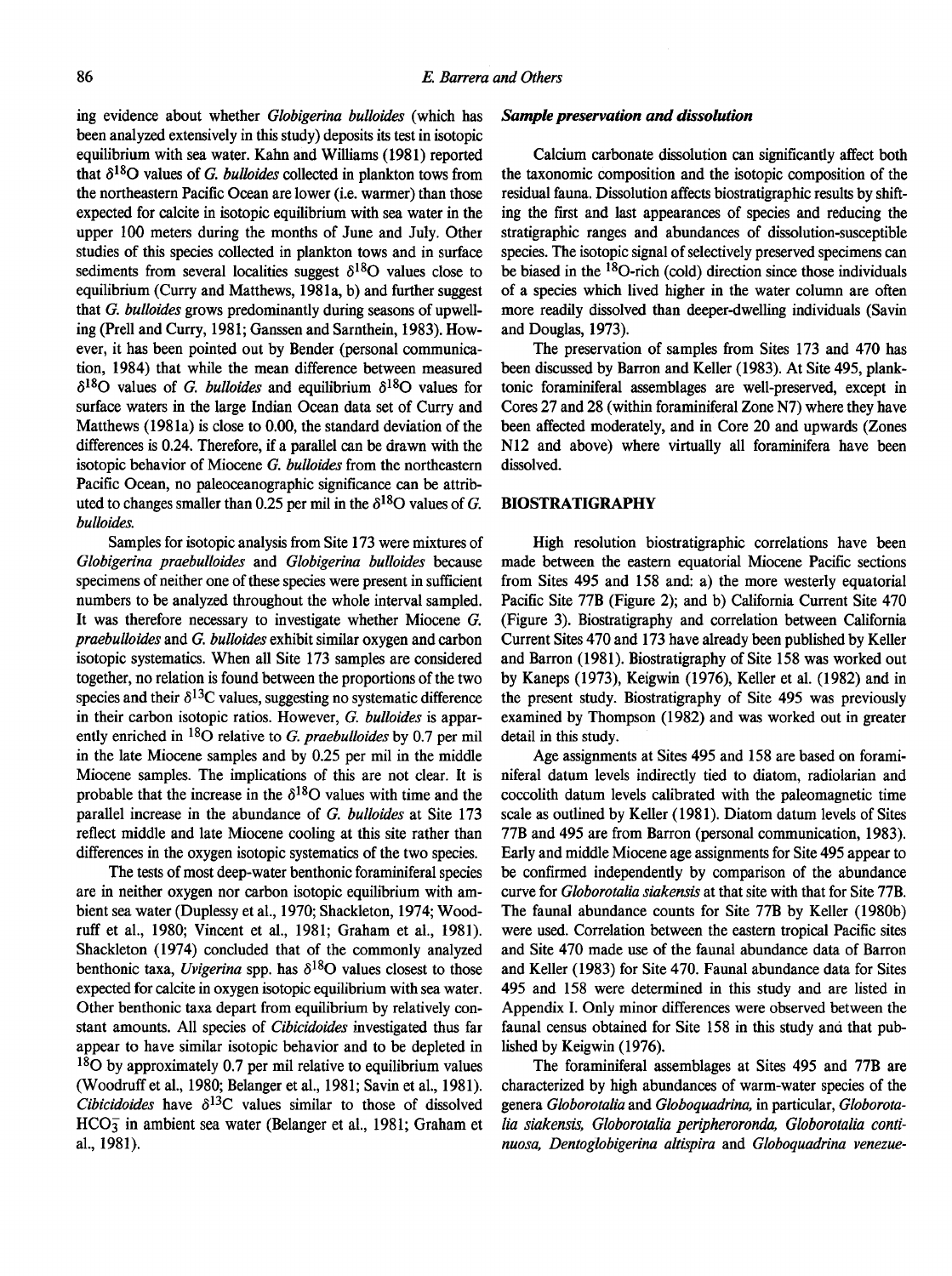

**Figure 2. Correlation of the middle and upper Miocene sections, based on diatom and foraminiferal datum levels, and percent abundance of a few planktonic foraminiferal species at DSDP Sites 77B, 495**  and 158. Data are from Keller (1980b), Barron (personal communication, 1983) and this study.

*/ana* (Figure 2). The low abundance of species of the genus *Globigerinoides* reflects, in part, the effect of carbonate dissolution in the eastern equatorial Pacific during early and middle Miocene time. In the upper Miocene section at Site 77B, warmwater species such as *Dentoglobigerina altispira* and *Globorotalia menardii* are more abundant than at Site 158. The high abundances of the warm/temperate-water species *Neogloboquadrina acostaensis* and *Globigerinita glutinata* at Site 158 suggest the presence of colder near-surface water at this more easterly site during late Miocene time. The mid-latitude planktonic foraminiferal assemblages at Site 470 differ considerably from the tropical assemblages at Sites 495 and 158 (Figure 3). However, the presence of warm-water species in the middle Miocene section at Site 470 and their absence in the upper Miocene section suggest that middle Miocene surface waters were warmer than those of the late Miocene at that site (Barron and Keller, 1983).

# **ISOTOPIC RESULTS**

 $18O/16O$  ratios of foraminifera from DSDP Sites 495, 173, 470 and the onshore section at Newport Beach are listed in

Appendix II. Results from Newport Beach are not discussed further because isotopic ratios indicate that the samples have undergone diagenetic alteration.

#### *Benlhonic Foraminiferal Isotopic Records*

Composite benthonic foraminiferal isotopic records for *Cibicidoides* from Sites 173, 470 and 495 are shown in Figure 4. (Site 173 is represented by only two points.) The general appearance of the oxygen isotopic curves of the benthonic foraminifera is similar to that of other Miocene deep sea benthonic curves published by Savin et al. (1981). Early Miocene  $\delta^{18}O$  values are low (indicative of high deep water temperatures and minimal ice volume), and are followed by a rapid increase in early middle Miocene time. This increase in  $\delta^{18}O$  is interpreted as reflecting a combination of deep water cooling and a major growth phase of the Antarctic ice sheet (and a concomitant change in the  $\delta^{18}O$ value of sea water). Middle Miocene (14 to 12 Ma)  $\delta^{18}O$  values at Site 470 are more negative (i.e. warmer or indicative of less continental ice) than early late Miocene (12 to 10 Ma)  $\delta^{18}O$ values.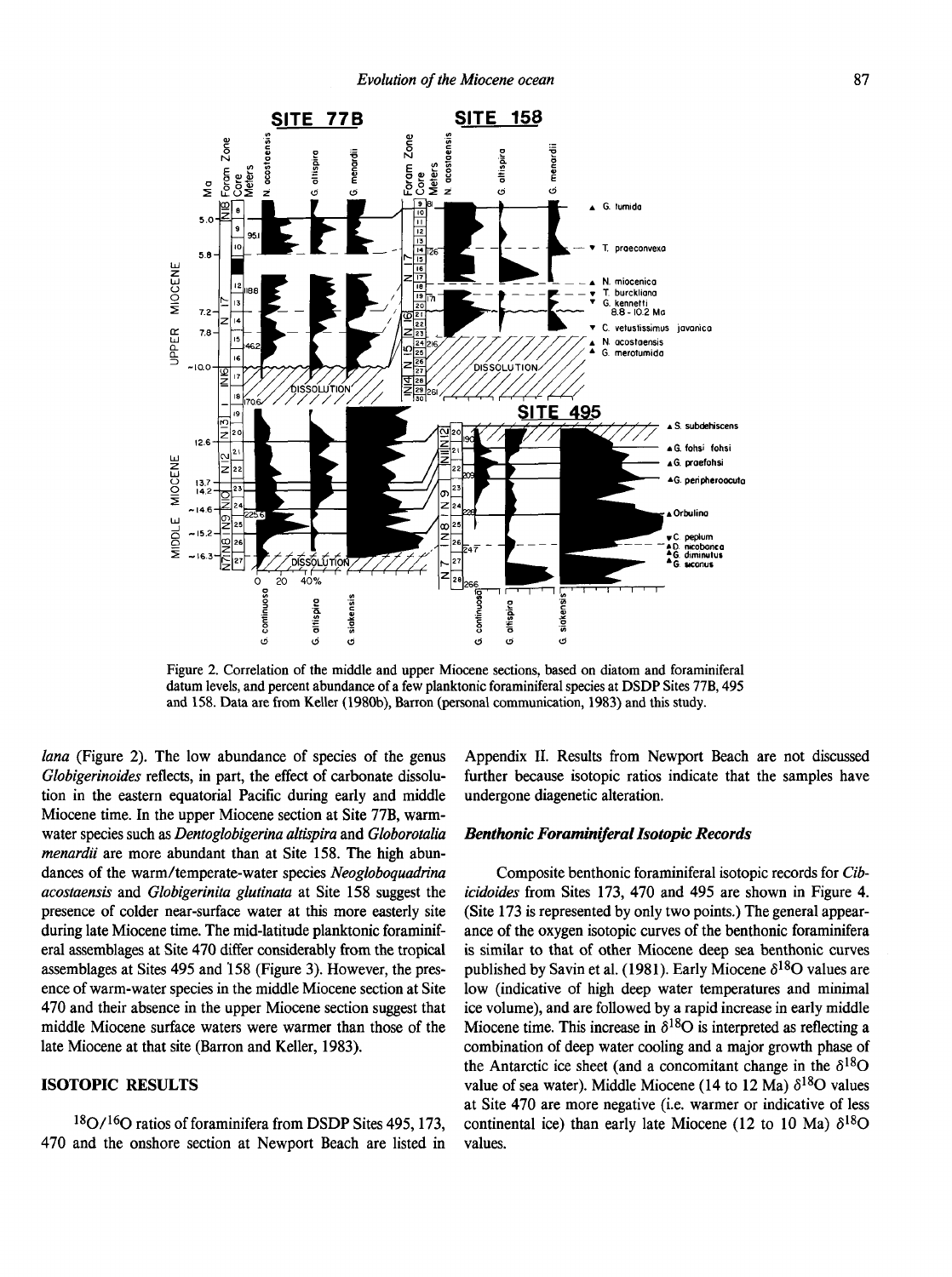

**Figure 3. Correlation of the middle and upper Miocene sections and percent abundance of a few planktonic foraminiferal species at DSDP Sites 470, 495 and 158. Data are from Keller and Barron (1981), Barron and Keller (1983), Barron (personal communication, 1983) and this study.** 

Most of the major features of the carbon isotopic variations of the composite benthonic curve also resemble those of the benthonic deep sea curves published by Savin et al. (1981). There are some differences, however. The benthonic carbon isotopic record for the 13 to 11 Ma interval at Site 470 is especially variable. We have chosen not to correlate the eastern Pacific sites studied here with the "carbon isotopic events" defined by Loutit et al. (1983) because the eastern Pacific records did not, for the most part, have sufficiently high resolution or span sufficiently long time intervals to permit such correlations to be attempted with confidence.

#### *Site 495*

The oxygen and carbon isotopic records of foraminifera plotted in Figure 5 provide information on the depth stratification of the planktonic species. We infer, on the basis of the  $\delta^{18}O$ values, that *G. venezuelana* was a relatively deep-dwelling planktonic species, and that the  $\delta^{18}$ O values of *D. altispira, G. siakensis* and *Globigerinoides sacculifer* reflect near-surface water conditions. This is consistent with the conclusions derived from consideration of a large number of early and middle Miocene sites by Savin et al. (this volume). With the exception of *G. siakensis*, depth stratification of taxa inferred from  $\delta^{13}$ C records is similar to that inferred from  $\delta^{18}O$  records. The  $\delta^{13}C$  record of *G. siakensis* resembles that of the deeper dwelling *G. venezuelana.* Assuming that the carbon isotopic systematics of *G. sacculifer* have not changed markedly over the past 20 m.y., it is likely that *G. sacculifer* and, by inference, *D. altispira* have  $\delta^{13}$ C values close to that of the total dissolved  $CO<sub>2</sub>$  in the water column (Williams et al., 1977). *G. siakensis* is probably also a shallowdwelling species but with quite different carbon isotopic systemat-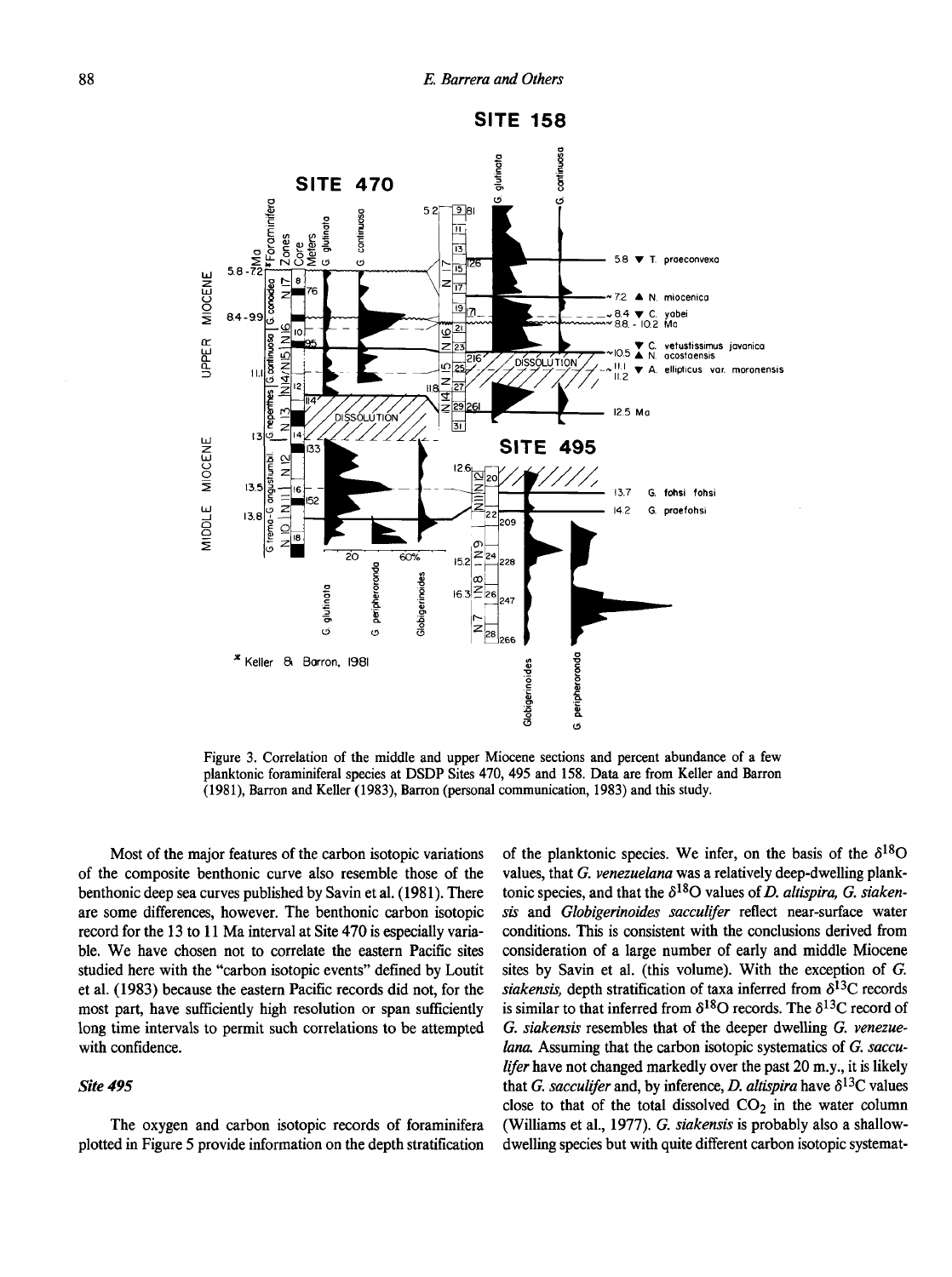

Figure 4. Oxygen and carbon isotopic records for *Cibicidoides* from Sites 173 ( $\Delta$ ), 470 ( $\bullet$ ) and 495 ( $\nabla$ ) plotted as a function of time.



Figure 5.  $\delta^{18}$ O and  $\delta^{13}$ C values of selected foraminiferal species plotted as a function of depth in the sediment at Site 495.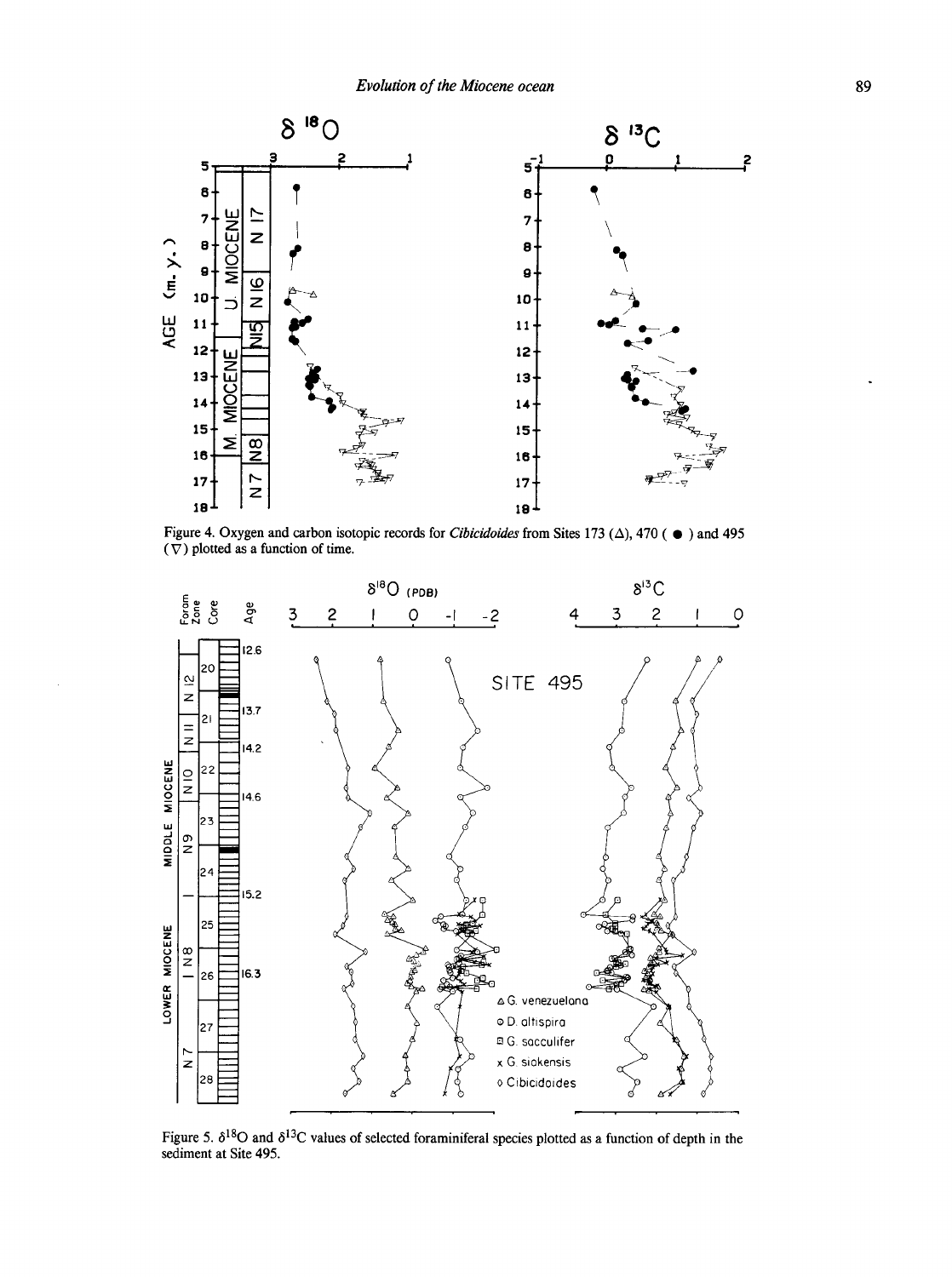ics than *G. sacculifer* and *D. altispira.* It is possible, but less likely, that *G. siakensis* is a deeper dweller and that it does not calcify in oxygen isotopic equilibrium with ambient sea water.

Insight into the early and middle Miocene thermal structure of the water column at Site 495 and its stability with time can be gained by comparing the total range of Miocene  $\delta^{18}$ O values, adjusted to account for changes in the isotopic composition of sea water as discussed above, with  $\delta^{18}O$  values of calcite precipitated in isotopic equilibrium with modern sea water (referred to in the discussions below as *equilibrium*  $\delta^{18}$ O values) at several hydrographic stations near the early and middle Miocene locations of Site 495 (2 to 7°N; 99 to 108°W according to Sclater et al., this volume) (Figure 6).

Early and middle  $\delta^{18}O$  values of shallow-dwelling species, adjusted for ice volume effects, vary between approximately +0.36 and -1.33 per mil. This is a small range compared to the range of equilibrium  $\delta^{18}$ O values in the upper 150 meters of the modern water column  $(+1.1$  to  $-2.7$  per mil), and falls within the range of calculated equilibrium values within the thermocline, between 50 and 120 meters (Figure 6). The small range of  $\delta^{18}O$ values of shallow-dwelling Miocene species relative to the calculated modern equilibrium  $\delta^{18}O$  values suggests relatively little variation in the temperature structure of the early and early middle Miocene Oceans at Site 495. The range of measured  $\delta^{18}O$ values for *G. venezuelana* is also small and falls within the range of equilibrium values calculated at or below the thermocline at depths between 100 and 300 meters.

Holocene planktonic  $\delta^{18}O$  values of *G. sacculifer* in the vicinity of backtracked Site 495 are mostly around -1 per mil (Savin and Douglas, 1973; Shackleton, 1977), and hence indicate Holocene temperatures approximately 0 to 6°C higher than those indicated by the adjusted Miocene shallow-dwelling planktonic  $\delta^{18}$ O values at Site 495. Evidence for warming at Site 495 during middle Miocene time comes from comparison of the benthonic and shallow-dwelling planktonic  $\delta^{18}$ O values in Figures 5 and 7.  $\delta^{18}$ O values of middle Miocene planktonic foraminifera show no secular change while those of benthonic foraminifera increase, reflecting both deep water cooling and increase in the  $\delta^{18}$ O value of sea water as the result of growth of the Antarctic ice sheet. This implies that surface and near-surface waters warmed by an amount sufficient to balance the increase in the  $18O/16O$  ratio of sea water. While it would be desirable to extend this argument by analyzing younger samples from Site 495, the virtually complete dissolution of the section above Core 20 prevented this. The inferred warming of surface waters at this site is consistent with the conclusion of Savin et al. (this volume), based on time-slice studies of Miocene planktonic foraminifera, that surface waters in the eastern tropical Pacific warmed between the early Miocene (N4B) and the present.

The oxygen isotopic data do reveal some variations with time in the thermal structure of the Miocene oceans at Site 495. Differences between  $\delta^{18}$ O values of planktonic and benthonic species, are independent of global changes in the  $\delta^{18}O$  value of the oceans and are indicative of the intensity of vertical thermal



Figure 6. Comparison of calculated modern equilibrium  $\delta^{18}$ O values for **hydrographic stations near the Miocene location of Site 495 with the**  ranges of adjusted Miocene  $\delta^{18}$ O values for *G. venezuelana* (shading **sloping to the left) and for the shallow-dwelling foraminiferal species,** *G. sacculifer, D. altispira* **and** *G. siakensis* **(shading sloping to the right)**  from Site 495. The range of  $\delta^{18}$ O values of the shallow-dwelling species **falls within the range of calculated equilibrium values at depths between 50 and 120 meters, while that of the deeper-dwelling species,** *G. venezuelana* **falls within the range of calculated equilibrium values between 100 and 300 meters.** 

stratification of the water column. In Figure 7 the differences,  $\delta^{18}O_{Cibicidoides}$  minus  $\delta^{18}O_{Dc}$  *altispira* and  $\delta^{18}O_{Cibicidoides}$  minus  $\delta^{18}O_G$  venezuelana are plotted. Variations in these differences in the lower portion of the section, deposited between approximately 17 and 14.6 Ma (foraminiferal zones N7 through N9) are for the most part small and unsystematic. In the upper part of the section, however, as characterized by the uppermost four or five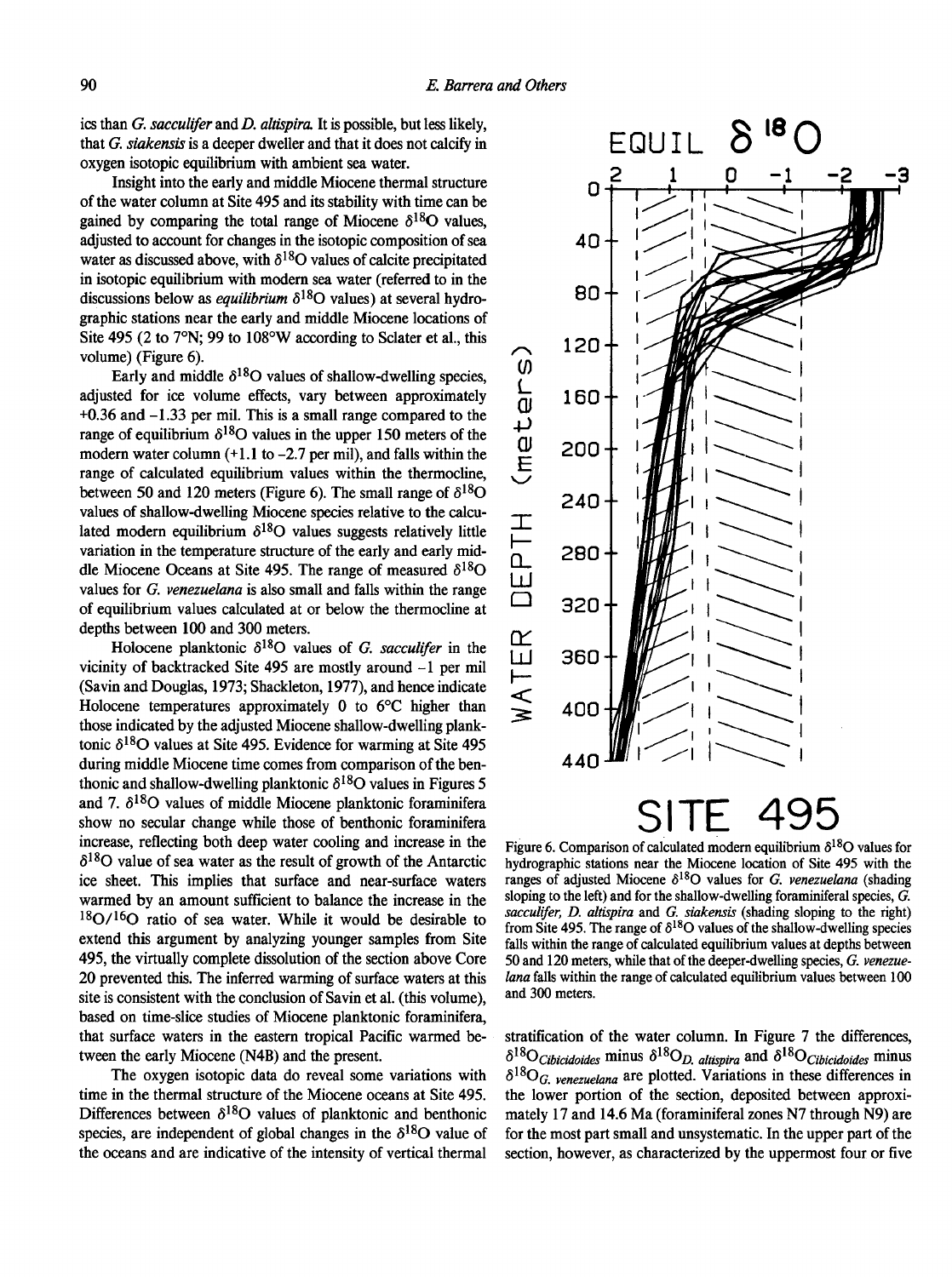

**Figure 7. Difference between**  $\delta^{18}O$  **values of** *Cibicidoides* **and** *D. altispira* **and between**  $\delta^{18}O$  **values of** *Cibicidoides* **and** *G. venezuelana* **from Site 495 plotted as a function of age. S l sO values of** *Cibicidoides*  **are plotted on the right side of the figure.** 

samples representing the time period 14.6–12.5 Ma (foraminiferal zones N10 through N12), the difference between  $\delta^{18}O_{Cibici}$  $dodes$  and  $\delta^{18}O_D$  altispira is clearly greater than in the lower portion of the section (with the exception of one sample). This implies that the vertical thermal stratification of the water column became sharply intensified beginning about 14.6 Ma. The time of intensification of the vertical thermal gradient corresponds to the time of marked middle Miocene increase in benthonic foraminiferal  $\delta^{18}$ O values. No significant corresponding increase is noted in  $\delta^{18}O_{\text{Cibicidoides}}$  minus  $\delta^{18}O_G$ , venezuelana, probably because G. *venezuelana* grows below the thermocline in waters whose temperatures vary sympathetically with those of the deep waters at Site 495.

The general appearance, although not every detail, of the  $\delta^{13}$ C time series curves of *D. altispira* and *G. venezuelana*, as well as *Cibicidoides* from Site 495, is similar to the pattern of  $\delta^{13}C$ values of *Cibicidoides* from Site 289, as shown in Figure 8 (as well as other benthonic carbon isotopic curves shown by Savin et al., 1981). The increase in  $\delta^{13}$ C values reaching a maximum between 16 and 15 Ma and the decrease in  $\delta^{13}$ C values up to about 12 Ma are clear. These similarities suggest that a large part of the observed variability of both planktonic and benthonic  $\delta^{13}C$ values at Site 495 reflects fluctuations in the average carbon isotopic composition of ocean waters. Furthermore, temporal var-

iations in the productivity of near-surface waters should affect  $\delta^{13}$ C values of planktonic foraminifera in complex ways, perhaps causing them to increase under some circumstances and to decrease under others. The similarities in the pattern of fluctuations of the planktonic and benthonic records at Site 495 suggest that either changes in the intensity of upwelling at that site were minor or that they occurred but fortuitously produced no effect on the planktonic  $\delta^{13}$ C records.

#### *Site 173 and Site 470*

Sites 173 and 470 lie within the modern California Current system (Figure 1). The Miocene planktonic and benthonic foraminiferal  $\delta^{18}$ O and  $\delta^{13}$ C values for those sites are plotted in Figure 9.

It is likely that at least some of the foraminifera from the lowermost four samples of Site 470 has been diagenetically altered. These samples, from Cores 17 and 18, lie within about 3 m of basalt basement. Foraminifera from Core 18 were separated from chalk. *G. bulloides* from Core 17, Section 3 has an unusually low  $\delta^{18}O$  value and *G. bulloides* from Core 18, Section 1 has an unusually high  $\delta^{13}$ C value. It is likely that these unusual isotopic compositions reflect diagenetic alteration of the test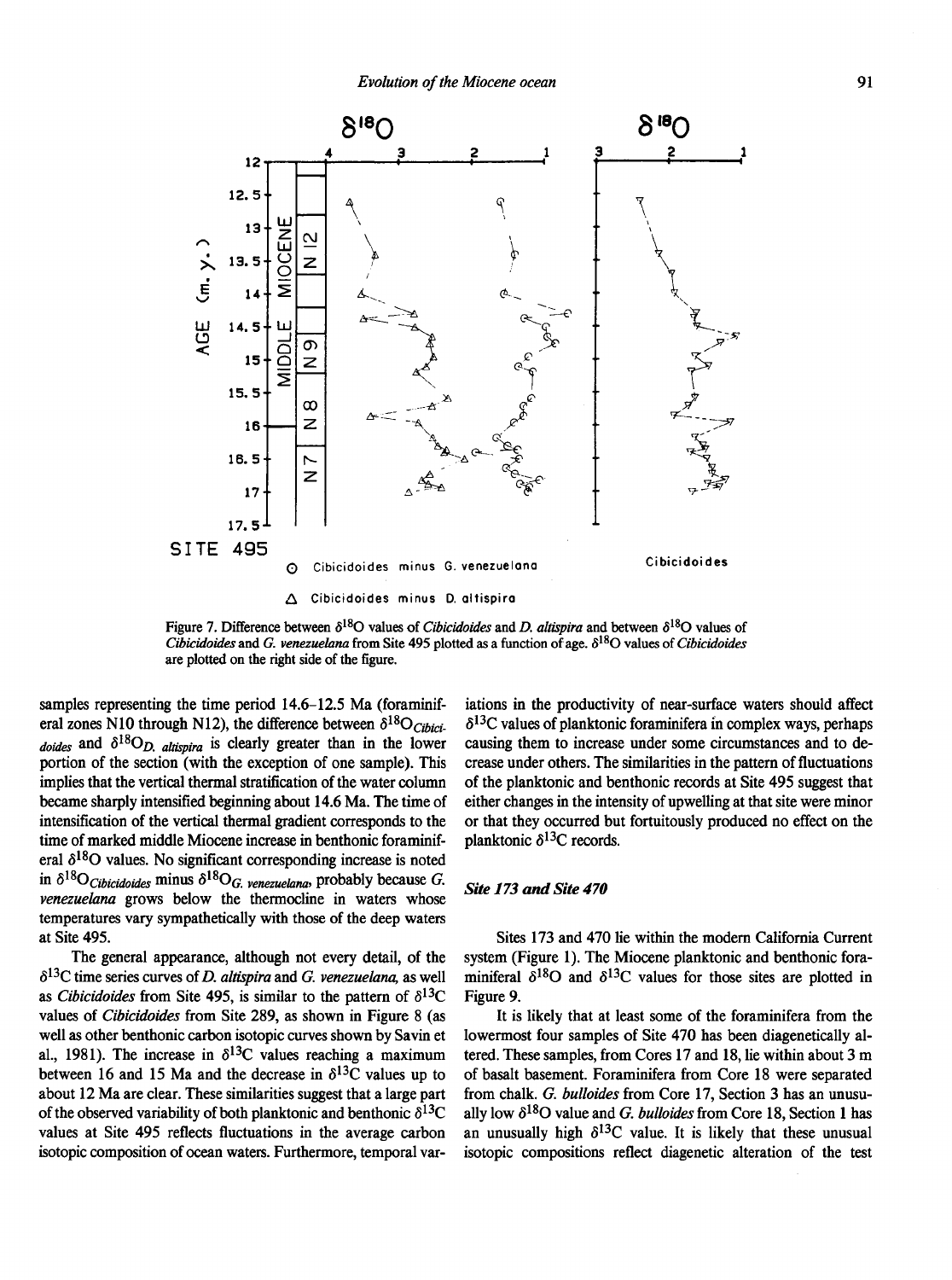

Figure 8.  $\delta^{13}$ C values of *Cibicidoides* from Site 289, *Cibicidoides, G. venezuelana* and *D. altispira* from **Site 495,** *Cibicidoides* **and** *G. bulloides* **from Site 470 and** *G. bulloides/praebulloides* **from Site 173 plotted as a function of time.** 

material. Therefore, little paleoenvironmental significance is attributed to the isotopic results of the lowermost four samples.

The isotopic evidence suggests that the middle/late Miocene interval sampled at Site 470 was one of stable oceanographic conditions. It is possible, however, that conditions were more variable on a short time scale than is suggested by the relatively small sample-to-sample variations in  $\delta^{18}O$ , since the sediments of this site were deformed, and perhaps mixed, by the drilling process (Yeats et al., 1981).

<5I80 values for *G. bulloides* and *G. praebulloides* from Site 173 are more positive than those of Site 470, reflecting the more northerly position of this site (Figure 9). Sample-to-sample variability of  $\delta^{18}$ O values is greater in the upper Miocene section than the middle Miocene at Site 173, and the late Miocene sequence contains a number of samples that yield  $\delta^{18}$ O values significantly more positive (i.e., cooler) than any middle Miocene values.

To gain insight into the oceanographic processes which could have produced the observed range of Miocene  $\delta^{18}$ O values at Sites 470 and 173, adjusted  $\delta^{18}O$  values of *G. bulloides* have been compared with calculated equilibrium  $\delta^{18}$ O values for calcite precipitated in the upper 220 meters at several hydrographic stations (NODC) near each of the sites (Figures 10 and 11).

The range of adjusted Miocene isotopic data for *Globigerina bulloides* at Site 470, shown in Figure 10, is small (+0.52 to -0.22 per mil) in contrast to the range of equilibrium  $\delta^{18}$ O values in the upper 100 meters of the water column  $(+1.1)$  to  $-1.6$  per mil). The range of variability of the Miocene *G. bulloides* at this site is even smaller than the seasonal range of equilibrium  $\delta^{18}$ O values at the surface. Thus, if the shapes (although not necessarily the absolute values) of modern bathythermograms and profiles of equilibrium  $\delta^{18}$ O vs. depth approximate those of the middle and late Miocene oceans in this area, it can be concluded from the isotopic record of *G. bulloides* that there were only small variations in surface and near-surface water temperature and/or upwelling during the

middle and late Miocene interval at Site 470. (It is possible that changes in the intensity of upwelling or the water temperature were compensated by changes in the seasonality of growth. This is unlikely, however, especially in view of the conclusions of Gannsen and Sarnthein (1983) that modern *G. bulloides* records conditions during the season of upwelling.)

While water temperatures were relatively stable at Site 470 during middle and late Miocene time, they were apparently cooler than modern temperatures at the same site. All of the adjusted  $\delta^{18}O$  values of *G. bulloides* from Site 470 are more positive (i.e., cooler) than any of the equilibrium  $\delta^{18}O$  values for surface waters in months of significant upwelling (summer). In fact, virtually all of the differences between  $\delta^{18}$ O of Miocene *G*. *bulloides* and modern surface water equilibrium  $\delta^{18}$ O at Site 470 exceed the differences found in the modern Indian Ocean data set of Curry and Matthews (1981a). Thus, if the depth habitat of Miocene *G. bulloides* was the same as that of the modern species, it can be concluded that surface waters at Site 470 are probably warmer now than 5.8 Ma.

In a similar examination of the data from Site 173 (Figure 11), the range of adjusted Miocene *G. bulloides* and *G. praebulloides*  $\delta^{18}$ O values is large (+1.15 to -0.01 per mil) relative to the range of present-day equilibrium  $\delta^{18}$ O values in the upper 100 meters of the water column (+1.56 to -0.8 per mil). Thus, the observed range of Miocene oxygen isotopic values was probably produced by large fluctuations in surface or near-surface water temperatures perhaps related, at least in part, to variations in the intensity of upwelling or depth of the seasonal thermocline.

Huyer (1983) has shown that seasonal variability of upwelling in the modern ocean is greater in the region of Site 173 than in the region of Site 470. Since the seasonal variability of winds in this region is responsible for the seasonal variability in upwelling, it is likely that longer term variability of winds might also cause long-term variations in the intensity of upwelling to be great at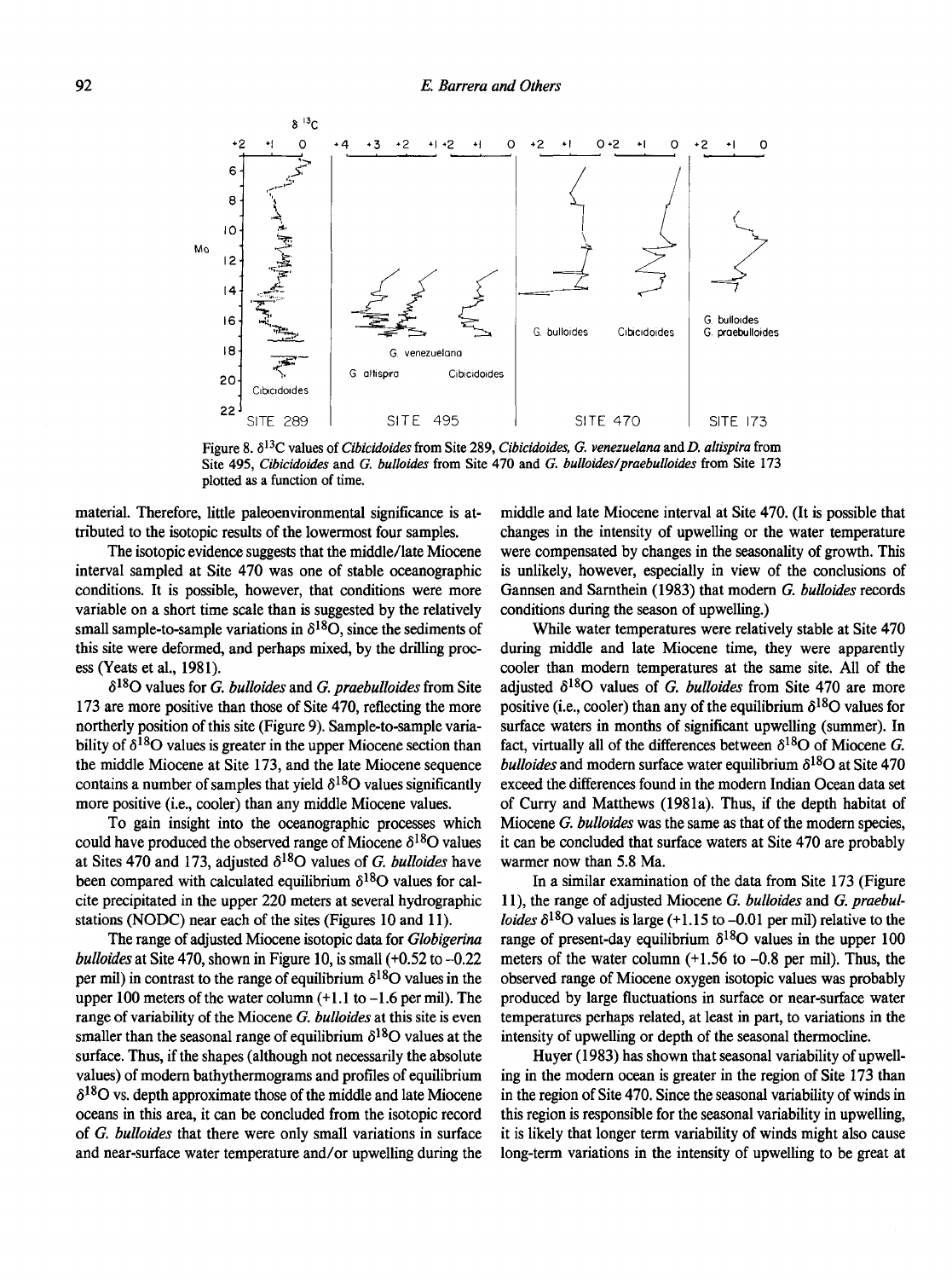

Figure 9.  $\delta^{18}$ O and  $\delta^{13}$ C values of *G. bulloides/praebulloides* from Site 173 and *G. bulloides* and *Cibicidoides* **from Site 470 plotted versus depth in the sediment. Planktonic foraminiferal isotopic values are indicated by circles and isotopic values of** *Cibicidoides* **are indicated by diamonds. Biostratigraphy is from Keller and Barron (1981).** 

Site 173, consistent with the observed large range of measured  $\delta^{18}$ O values at the site.

The adjusted  $\delta^{18}O$  values of middle and late Miocene *G*. *bulloides/praebulloides* at Site 173 largely coincide with modern surface and mixed-layer equilibrium values at the same site and are lower by only a few per mil than modern surface equilibrium  $\delta^{18}$ O values during periods of intense upwelling. There is therefore no evidence for any major change in surface temperatures at this site during the past 7.5 m.y.

Disregarding the four lowermost samples from Site 470 (because of suspected diagenetic alteration), the carbon isotopic time series curve for *G. bulloides* from Site 470 bears some resemblance to the  $\delta^{13}$ C records of *Cibicidoides* from Site 289 (Figure 8) and other Pacific sites (i.e., decreasing  $\delta^{13}$ C values between 14 and 11 Ma, increasing values from 11 Ma to approximately 7 Ma, and decreasing values after 7 Ma). While it is possible that this resemblance is fortuitous, it suggests that the major features of the isotopic record of *G. bulloides* at Site 470 reflect ocean-wide if not global changes in the  ${}^{13}C/{}^{12}C$  ratio of dissolved inorganic carbon. It is puzzling that the benthonic  $\delta^{13}$ C record of Site 289 (and most other benthonic records shown by Savin et al., 1981) agree more closely with the planktonic than the benthonic record at Site 470, and that the benthonic  $\delta^{13}$ C record is especially variable in the 13 to 11 Ma interval. There is nothing in the faunal composition of the benthonic foraminifera or in their oxygen isotopic record to suggest that bottom water conditions at this site were in any way out of the ordinary.

The carbon isotopic record of *G. bulloides* and *G. praebulloides* from Site 173 is much more variable than that from Site 470, especially in the section from 11 to 9.5 Ma (Figure 8). There

is some superficial resemblance between the  $\delta^{13}$ C record of *Cibicidoides* from Site 470 and that of *G. bulloides/praebulloides*  from Site 173, but this is apparently fortuitous. For example, the extreme positive  $\delta^{13}$ C peaks in the two records at approximately 13 Ma are diachronous according to the highly resolved biostratigraphic studies of the two sites (Keller and Barron, 1981; Barron and Keller, 1983).

The dissimilarity between the  $\delta^{13}$ C record of *G. bulloides*/ *praebulloides* from Site 173 and those of benthonic foraminifera from Site 289 and other sites probably reflects local variations in the <sup>13</sup>C/<sup>12</sup>C ratio of surface waters at Site 173 superimposed on the average <sup>13</sup>C/<sup>12</sup>C composition of the oceans. These local variations may reflect changes in the intensity of upwelling and productivity. However, we are not able to resolve whether decreases in <sup>13</sup>C of *G. bulloides* and *G. praebulloides* correspond to increases or decreases in upwelling intensity. This is because of uncertainty as to the extent to which the mixing of upwelled waters with surface waters lowers the  $\delta^{13}$ C value of surface waters and the extent to which the enhanced biological productivity, resulting from upwelling, increases the <sup>13</sup>C content of surface waters. Prell and Curry (1981) and Gannsen and Sarnthein (1983) have found  $\delta^{13}$ C values of *Globigerina bulloides* in upwelling centers to be unrelated to the intensity of upwelling, although its  $\frac{18}{0}$ / $\frac{16}{0}$  ratios record surface water temperatures during times of upwelling.

# **COMPARISON OF ISOTOPIC AND PALEONTOLOGIC RESULTS**

Major fluctuations in the abundance of planktonic forami-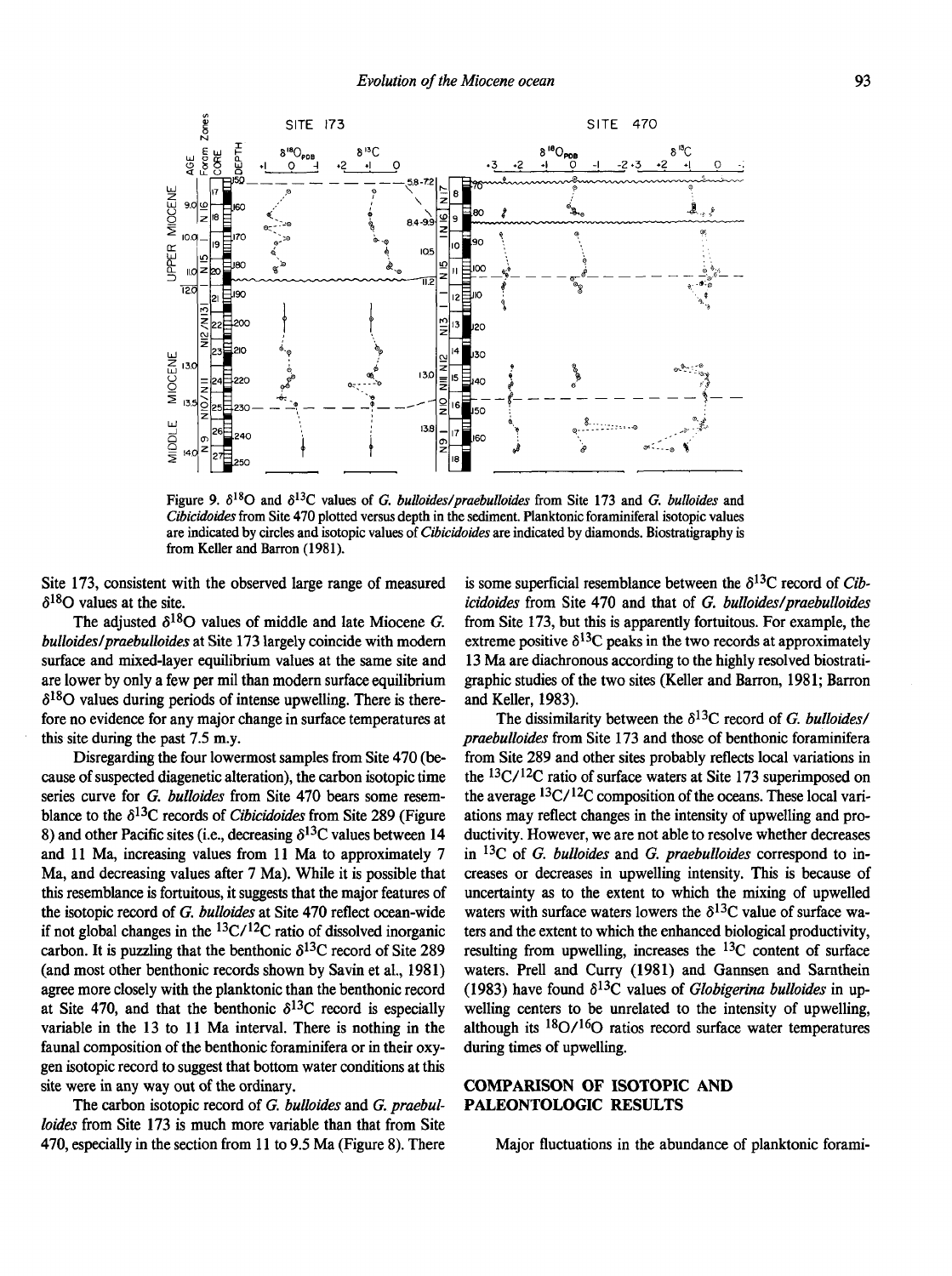



**G. bulloides** 

-2

Figure 10. Comparison of calculated modern equilibrium  $\delta^{18}$ O values **for hydrographic stations near Site 470 with the range of adjusted middle**  and late Miocene  $\delta^{18}$ O values for *G. bulloides* at Site 470 (shaded **region**). The range of  $\delta^{18}$ O values of *G. bulloides* is small (+0.52 to -0.22 per mil) in contrast to the range of equilibrium  $\delta^{18}$ O values in the upper **100 meters of the water column.** 

nifera inferred to be temperature-sensitive have been used by Ingle (1967, 1973a, b), Bandy and Ingle (1970), Keller (1978) and Barron and Keller (1983) to reconstruct the climatic and oceanographic history of the eastern North Pacific. Interpretations of the faunal data from these studies have been based on the assumption that in periods when high latitudes cooled or the latitudinal thermal gradient increased, the cool California Current intensified displacing cold-water faunas and floras to the south. Hence, according to this approach, paleoclimatic oscillations can be recognized by fluctuations in the relative abundances of cold to cool-water species and temperate to subtropical-water species in sediment assemblages.

**hydrographic stations near Site 173 with the range of adjusted middle**  and late Miocene  $\delta^{18}$ O values for *G. bulloides/praebulloides* at Site 173 (shaded region). The range of *G. bulloides/praebulloides*  $\delta^{18}O$  values is large (+1.15 to -0.01 per mil) relative to the range of equilibrium  $\delta^{18}O$ **values in the upper 100 meters of the water column.** 

The availability of foraminiferal abundance data (Barron and Keller, 1983) for exactly the same samples analyzed isotopically from Sites 173 and 470 led us to investigate whether smallscale fluctuations in the abundance of cold-water foraminiferal species (Barron and Keller, 1983) at these sites could be correlated with changes in water temperature inferred from the isotopic data. Moreover, the oxygen isotopic data were also compared with the abundance of *Globigerina bulloides* which has been identified in other studies as thriving in zones of upwelling (Zobel, 1971; Thiede, 1972; Diester-Haass et al., 1973; and Prell and Curry, 1981). Hence, if we assume that *G. bulloides* thrived during upwelling episodes in Miocene time as it does today, we might consider fluctuations in the abundance of *G. bulloides,* or perhaps species of the *bulloides* group (*Globigerina bulloides, G.*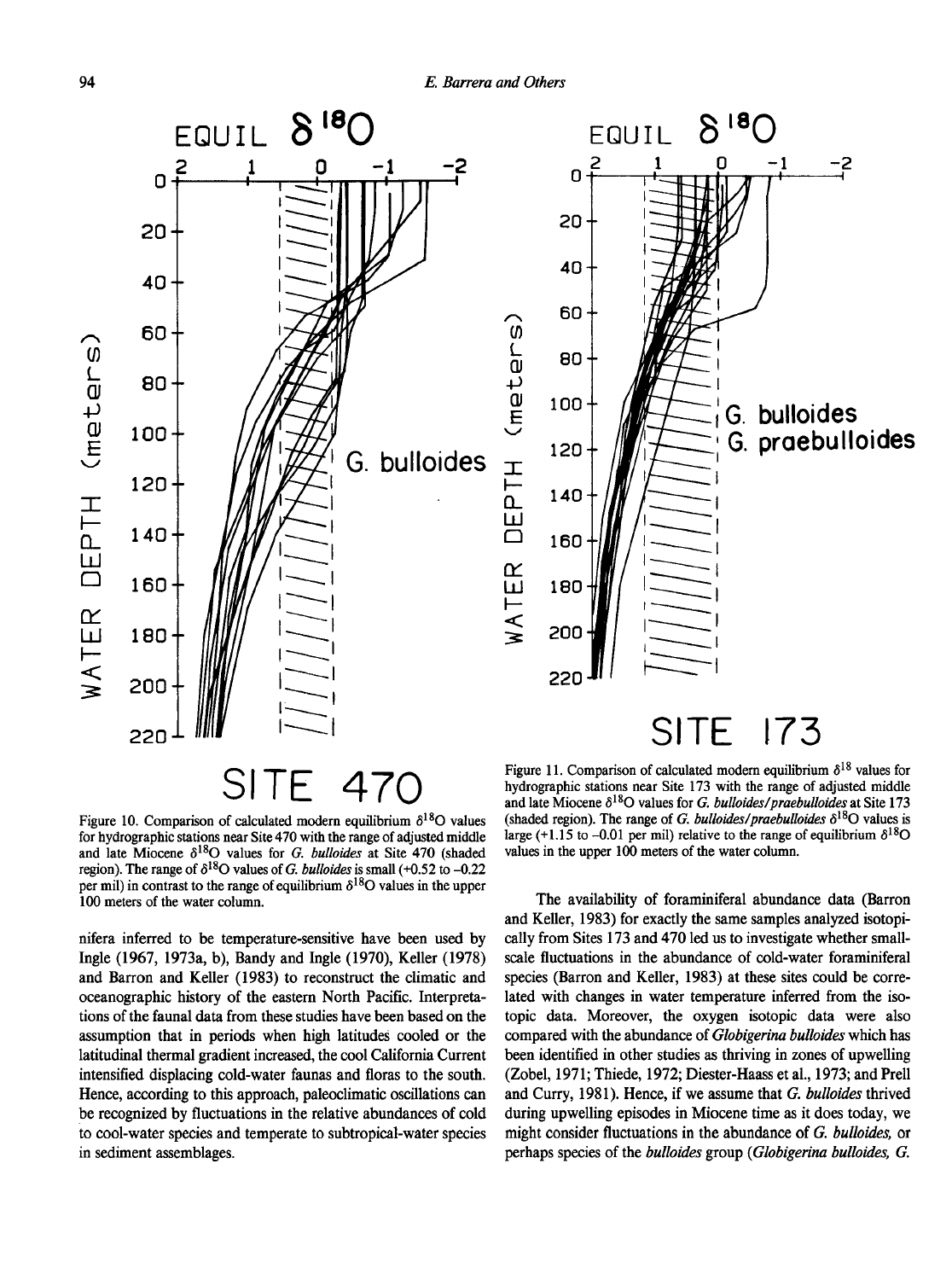



Figures 12a and 12b. The adjusted  $\delta^{18}$ O time series curves of *G. bulloides/praebulloides* **from Site 173 and** *G. bulloides* **from Site 470 are plotted versus depth in the sediments and alongside their respective foraminiferal abundance curves.** 

praebulloides and *G. quadrilatera)* to correspond with variations in the intensity of upwelling at the sites within the California Current system.

In Figures 12a and 12b, the oxygen isotopic time series curves for Sites 173 and 470 have been plotted alongside the foraminiferal abundance curves. In both figures, all data sets are plotted so that inferred warm conditions lie to the right and inferred cold conditions to the left. While there are some superficial resemblances between isotopic and faunal curves, at neither site can episodes of warming or cooling inferred from the isotopic data be consistently correlated with episodes of warming or cooling inferred from the faunal curves. A valid test of the relationship between the two types of records would require both faunal and isotopic analyses of larger numbers of more closely spaced samples than were examined in this study.

#### **CONCLUSIONS**

DSDP Site 495 provides a record of early and middle Miocene oceanographic conditions in the eastern equatorial Pacific. Oxygen isotopic evidence indicates that *G. sacculifer, D. altispira*  and *G. siakensis* were shallow-dwelling tropical planktonic species. *G. venezuelana* deposited its test at greater depths, probably below the thermocline. With the exception of *G. siakensis,* the depth stratification of species inferred from  $\delta^{18}$ O values is similar to that inferred from  $\delta^{13}$ C records.  $\delta^{13}$ C values of *G. siakensis* differ significantly from those of the other shallow-dwelling species and are similar to those of *G. venezuelana.* 

The time series curves of the planktonic species and that of *Cibicidoides* show that temperature variability at Site 495 during early and middle Miocene time was relatively small. However  $\delta^{18}$ O values of *Cibicidoides* indicate that deep waters at this site cooled while those of *D. altispira* indicate that surface and nearsurface waters warmed.

Middle and late Miocene surface temperatures at Site 470 were relatively stable, but were probably lower than modern surface temperatures. At Site 173, middle and late Miocene surface temperatures were consistently lower than those at the more southerly Site 470, and were also significantly more variable. Surface temperatures at Site 173 have probably not changed significantly since late Miocene time. The inferred greater variability of surface temperatures at Site 173 may reflect greater variability of the intensity of upwelling at that site than at Site 470 during Miocene time.

The planktonic and benthonic foraminiferal carbon isotopic records at Site 495 vary sympathetically with published benthonic foraminiferal isotopic records from the Atlantic and Pacific Oceans, indicating that the carbon isotopic ratios at that site largely reflect global fluctuations in the isotopic composition of dissolved inorganic carbon.

The planktonic carbon isotopic record of Site 470 fluctuates sympathetically with published benthonic records, indicating that the middle and late Miocene <sup>13</sup>C/<sup>12</sup>C ratio of dissolved inorganic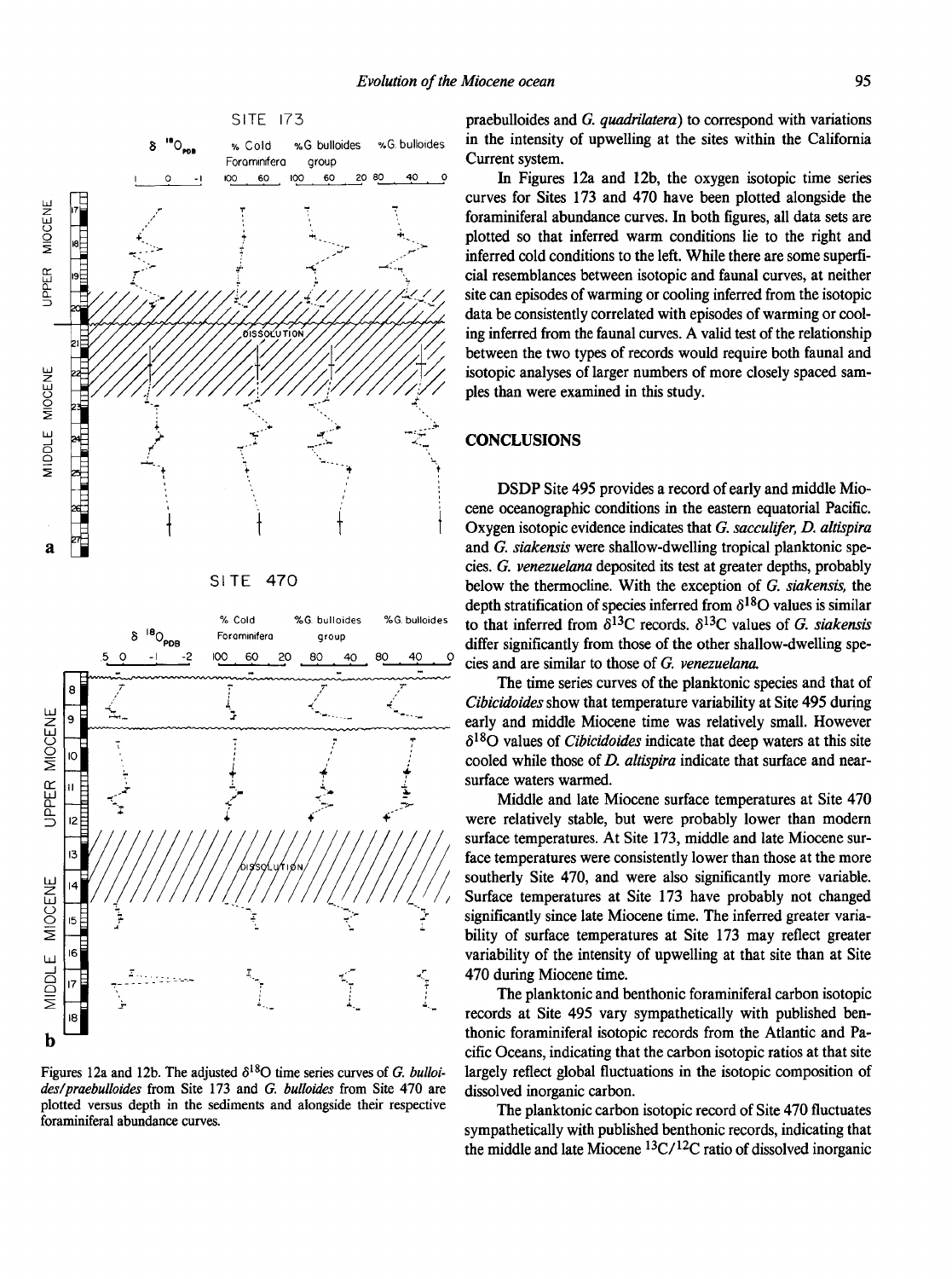carbon in surface waters at this site reflected carbon isotopic variations in deep waters. The planktonic carbon isotopic record at Site 173 could not be correlated with global carbon isotopic fluctuations, indicating that, in part, local effects controlled the <sup>13</sup>C/<sup>12</sup>C ratio of dissolved inorganic carbon in surface waters at that site.

#### **ACKNOWLEDGMENTS**

We thank J. C. Ingle for his hospitality at the Department of Geology of Stanford University where part of the foraminiferal

research was conducted. The laboratory assistance of Linda Abel at Case Western Reserve University is gratefully acknowledged. John Barron provided diatom data and constructive criticism of this manuscript. Kristen McDougall prepared the benthonic foraminifera analyzed isotopically in this study. Extremely helpful comments and suggestions were provided by the reviewers of this paper, Lloyd Keigwin, Michael Bender and Peter Kroopnick. Financial support was provided by the National Science Foundation under the following grants: OCE 79-17017 (CENOP) to Samuel Savin and OCE 79-18285 to Gerta Keller.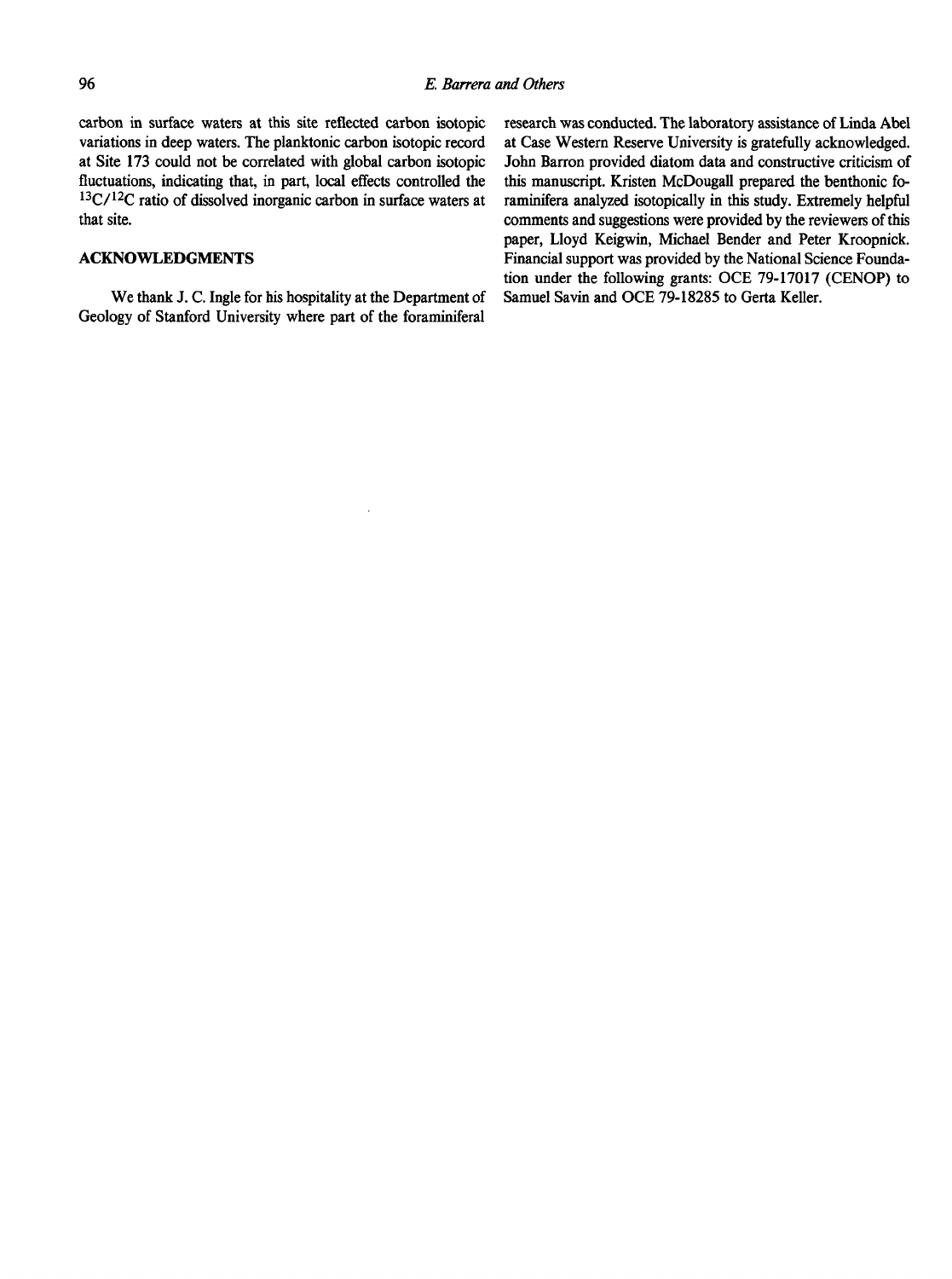# Evolution of the Miocene ocean

| 7722                                    | $\times$ $\sim$ $\sim$<br>×                                 | $\sim$<br>$x \circ \gamma$                                                                                                                                                                    |                                                                                                                                                                                                               | $\alpha$ $\sigma$ $\alpha$                         | $\times \sigma$                                    | m                                                                                       |                                   | 50                                                                                                       |                                                                             | $\approx$<br>302                                               |
|-----------------------------------------|-------------------------------------------------------------|-----------------------------------------------------------------------------------------------------------------------------------------------------------------------------------------------|---------------------------------------------------------------------------------------------------------------------------------------------------------------------------------------------------------------|----------------------------------------------------|----------------------------------------------------|-----------------------------------------------------------------------------------------|-----------------------------------|----------------------------------------------------------------------------------------------------------|-----------------------------------------------------------------------------|----------------------------------------------------------------|
| <b>2523</b>                             | Ξ<br>Ξã                                                     | $\ddot{m}$<br>ି                                                                                                                                                                               |                                                                                                                                                                                                               | စ်စ်<br>Ξ                                          | (16)                                               | $\overline{c}$                                                                          | ε                                 | aga                                                                                                      |                                                                             | 52<br>98                                                       |
| $8 - 82$                                | $m \times$<br>$\sim$<br>u                                   | nx ng gaxx<br>×                                                                                                                                                                               | $\approx$                                                                                                                                                                                                     | $\times$ $\circ$                                   | ×                                                  | ∼<br>×                                                                                  |                                   | $\overline{\mathbf{5}}$                                                                                  |                                                                             | $\times\times\sim$<br>276                                      |
| 312.3                                   | ××<br>×                                                     |                                                                                                                                                                                               | ××                                                                                                                                                                                                            | 10 U                                               | ×                                                  | ¢<br>×                                                                                  |                                   | $\mathbb{1}^{\times}$                                                                                    | $\times\times$                                                              | ×<br>336                                                       |
| 2722                                    | $\hat{\mathbf{f}}$<br>$\widehat{c}$                         | esagg<br>$\bar{\mathbf{e}}$                                                                                                                                                                   | $\hat{a}$                                                                                                                                                                                                     | Ξê                                                 | $\widehat{a}$                                      | ×<br>$\widehat{a}$                                                                      | ි                                 |                                                                                                          |                                                                             | 66<br>999                                                      |
| <b>26622</b>                            | ε<br>$\overline{5}$                                         | $\begin{pmatrix} 1 & 2 \\ 1 & 0 \end{pmatrix}$<br>$\widehat{E}$                                                                                                                               | Э                                                                                                                                                                                                             | $\widehat{e}$                                      | $\widehat{c}$                                      | $\widehat{c}$                                                                           | ਤ                                 | ି                                                                                                        |                                                                             | S                                                              |
| $7 - 22$                                |                                                             |                                                                                                                                                                                               |                                                                                                                                                                                                               | $\widetilde{\mathfrak{c}}\widetilde{\mathfrak{c}}$ |                                                    |                                                                                         | $\widehat{z}$                     |                                                                                                          |                                                                             |                                                                |
| 2523                                    | $\sim \times \times$<br>×                                   | $1 \times 20$<br>×                                                                                                                                                                            | e<br>×                                                                                                                                                                                                        | $\frac{3}{16}$                                     | ×                                                  | $\times$ $\times$<br>×                                                                  | $\asymp$                          | G                                                                                                        | ×                                                                           | ×<br>271                                                       |
| 2223                                    |                                                             | <b>xaxxxx</b><br>$\infty$ $\approx$ $\times$                                                                                                                                                  | N                                                                                                                                                                                                             | $\rightarrow$                                      | $\times\times$                                     | ō<br>$\times\times$                                                                     |                                   | ×<br>$\overline{10}$                                                                                     |                                                                             | 268                                                            |
| 2892                                    | $\times\times\times$<br>$\times\times$                      | xxxaxng                                                                                                                                                                                       | ×<br>×                                                                                                                                                                                                        | $\vec{o} \cdot \vec{r}$                            | ×                                                  | r<br>$15 \times$                                                                        |                                   | ×<br>្មី                                                                                                 | N                                                                           | 314<br>N                                                       |
| 71982                                   | ິ<br>$\times\times$                                         | $x \times x \otimes N$                                                                                                                                                                        | $\mathbf{\mathbf{z}}$                                                                                                                                                                                         |                                                    |                                                    | ። ኦ                                                                                     |                                   | ×ຕ<br>×                                                                                                  | $\sim$ $\sim$                                                               | 361293                                                         |
| $7 - 22$                                |                                                             | $\frac{2}{3}$                                                                                                                                                                                 | ≫ ∽                                                                                                                                                                                                           |                                                    |                                                    | × ⊲                                                                                     | ×                                 | $\times\times$<br>$\frac{x}{2}$                                                                          | ×                                                                           | ×                                                              |
| 2009                                    | $\sim\times$<br>×                                           | $\frac{1}{2}$                                                                                                                                                                                 | $\approx$ $\sim$                                                                                                                                                                                              | $\sim$ $\times$ $\sim$                             |                                                    | $\sim$ $\sim$ $\times$<br>×                                                             | ×                                 | $\sim$<br>$\overline{3}$                                                                                 | $\times\times$                                                              | 327<br>×                                                       |
| $\overline{a}$                          | $\sim$                                                      | $\frac{6}{28}$<br>×                                                                                                                                                                           | ຕ×                                                                                                                                                                                                            | <b>™≍ ≄ ക i</b> n                                  |                                                    | $\sim$<br>∞××                                                                           |                                   | × ত<br>$\times\times$                                                                                    | ××                                                                          | 345<br>$\sim$                                                  |
| $2426$<br>$106$                         | $\times\times$                                              | $\overline{3}$                                                                                                                                                                                |                                                                                                                                                                                                               |                                                    |                                                    | m v ri                                                                                  |                                   | $\times\frac{8}{2}$                                                                                      | ×                                                                           | 403<br>$\times$ $\times$                                       |
| 20450                                   | ×<br>$\times$ $\sim$                                        | 24                                                                                                                                                                                            | 44 X<br>r                                                                                                                                                                                                     | $\times \sim \times$                               | ×                                                  | ი დო                                                                                    | ×                                 | $\pmb{\times}$<br>$\frac{x}{22}$                                                                         | ×                                                                           | 398<br>×                                                       |
| <b>0 wwr</b><br>$\circ \circ$<br>$\sim$ | $\sim$<br>$\boldsymbol{\times}$                             | $\frac{8}{2}$<br>ᢦ                                                                                                                                                                            | $\sim$ $\times$                                                                                                                                                                                               | <b>xrxxxx</b>                                      | $\sim$                                             | $\sim$ 0 $\sim$                                                                         | ×                                 | $\times\frac{1}{2}$<br>×                                                                                 | ×                                                                           | 343<br>$\times\times\times$                                    |
| $2020$<br>$1120$                        | $\times\times$                                              | ສ                                                                                                                                                                                             | ⇔ ≍                                                                                                                                                                                                           | $\mathbb{R} \times \mathbb{X} \times \mathbb{X}$   | $\times$                                           | $6 \times 8$                                                                            |                                   | $\times\frac{8}{13}$                                                                                     | ××                                                                          | 418<br>×                                                       |
| $2 - 24$<br>غە<br>$\sim$                | ×                                                           | $\frac{6}{2}$                                                                                                                                                                                 | ۰                                                                                                                                                                                                             | <b>5%××2</b>                                       | $\mathbf{\times}$<br>×                             | $\infty$ in $\sim \infty$                                                               |                                   | S<br>$\times$                                                                                            | ××                                                                          | $\overline{5}$<br>$\times\times$<br>ς                          |
| <b>De de de</b>                         | $\sim$ 4                                                    | $\frac{8}{2}$<br>$\overline{1}$                                                                                                                                                               |                                                                                                                                                                                                               | $x \sim 0$                                         | S                                                  | 4<br>× r                                                                                |                                   | $\times\times$<br>$\overline{1}$                                                                         |                                                                             | $\,\times$ $\,\times$<br>376                                   |
| $2^{\circ}$ $\frac{2}{2}$ $\frac{2}{2}$ | $\times\times\times$                                        | 29<br>×<br>×                                                                                                                                                                                  | ××                                                                                                                                                                                                            | $\sim$ $\sim$                                      |                                                    | ক ∞                                                                                     | ×                                 | $x \times y \times x$                                                                                    |                                                                             | 350<br>×                                                       |
| 26023                                   |                                                             | <b>SC</b>                                                                                                                                                                                     | ี ~ ×                                                                                                                                                                                                         | <b>∞××r~</b>                                       |                                                    | m<br>∞×∾                                                                                |                                   | ×<br>$\overline{18}$                                                                                     | ×                                                                           | 298<br>$\mathbf{\times}$                                       |
| 2223                                    | (2)                                                         | 5                                                                                                                                                                                             | đ                                                                                                                                                                                                             | $\begin{pmatrix} 2 \\ 4 \end{pmatrix}$             |                                                    | $\widehat{z}$                                                                           |                                   | $\left(4\right)$<br>Ξ                                                                                    |                                                                             | $\frac{9}{1}$                                                  |
| <b>1</b> 6 2 3                          | 2<br>$\mathbf{\times}$                                      | 22<br>$\times\times\times$<br>×                                                                                                                                                               | $\sim$                                                                                                                                                                                                        | <b>4 × 2 3 2</b>                                   | $\mathbf{\times}$                                  | $\overline{10}$<br>$4\times$ P                                                          | ×                                 | $\sim$                                                                                                   | $\frac{6}{8} \times \times$                                                 | $\times\times$<br>338                                          |
| 17282                                   | ×                                                           | $\times\times$<br>$\sim$ $\times$<br>H                                                                                                                                                        | ×<br>N                                                                                                                                                                                                        | $m - 2$                                            | m                                                  | S<br>$m \times d$                                                                       | ×                                 | $\sim$                                                                                                   | ×                                                                           | 298<br>$\Join \Join$                                           |
| <b>16622</b>                            | $\times\times$<br>×                                         | $\infty$                                                                                                                                                                                      | ×<br>$\mathbf{\Omega}$                                                                                                                                                                                        | $\frac{2}{3}$                                      | ഗ                                                  | $\sim$<br>$\sim$<br>$\sim$                                                              | ×                                 | m<br>$\sim$<br>Z                                                                                         | ×                                                                           | $\frac{1}{2}$<br>$\sim \times$                                 |
| <b>1222</b>                             | ×                                                           | $\times$ $\sim$ $\sim$ $\times$<br>$^{12}$                                                                                                                                                    | $\mathbf{\mathsf{N}}$                                                                                                                                                                                         | <b>2x02x</b>                                       |                                                    | $\times\times\sim$<br>×                                                                 |                                   | $\,\mathsf{x}\,$<br>$\overline{24}$                                                                      |                                                                             | S<br>∾ 4<br>29                                                 |
| 16023                                   | $\times\times$                                              | S<br>$\sim$                                                                                                                                                                                   | ×                                                                                                                                                                                                             | <b>4 x a a a</b>                                   |                                                    | $\times 100$<br>∄                                                                       |                                   | ×                                                                                                        | $2 \times 4$                                                                | 430<br>$\sim$ $\times$                                         |
| 2023                                    |                                                             | $\sim$                                                                                                                                                                                        |                                                                                                                                                                                                               | <b>ち×32×</b>                                       |                                                    | $\sim \times \sigma$                                                                    |                                   |                                                                                                          | <b>axxxxxx</b>                                                              | 4<br>$\frac{1}{2}$                                             |
| 2623                                    | $\sim \times \times$<br>×                                   | $\sim$ $\times$<br>20                                                                                                                                                                         | $\sim\times\times$                                                                                                                                                                                            | <b>4××26</b>                                       | $\mathbf{\mathbf{x}}$                              | $\sim \times \infty$<br>$\times\times$                                                  | ×                                 | ×                                                                                                        | $x \frac{a}{2} \times a$                                                    | 397 385 408 320 342<br>$\times \sim$                           |
| $\Xi$ $_{\odot}$<br>32                  | $\times$<br>3                                               | $\times$ $\times$<br>G                                                                                                                                                                        | $m \times \times$<br>$\circ$<br>$\,\times\,$                                                                                                                                                                  | $\sim$ $\sim$ $\times$                             | $\mathbf{C}$                                       | $m \sim r$<br>$\sim$ $\times$                                                           |                                   | $\sim$<br>$\overline{3}$                                                                                 | $\mathbf{\times}$                                                           | 42                                                             |
| 1, 8, 2                                 | $\times\times$<br>×<br>4                                    | 14<br>$m \times$<br>×                                                                                                                                                                         | $\times$ $\times$<br>4                                                                                                                                                                                        | $\times$ $\times$<br>$\sim$ $\sim$                 |                                                    | ๛<br>$\circ$ $\times$                                                                   | $\mathbf{\times}$                 | m                                                                                                        | $\times 5$ $\times 5$                                                       | $\approx \infty$                                               |
| $32^{0}$<br>م ن                         | $x \times 2$                                                | ×<br>$\times\times\times\times\circ$                                                                                                                                                          | $\sim \times \times$<br>$m_{\alpha}$                                                                                                                                                                          | $P^{\prime}$                                       | $\boldsymbol{\times}$                              | $\times$ $\circ$ $\sim$<br>$\infty$                                                     | $\times\times$                    | $\times\frac{8}{2}$<br>₹                                                                                 | $\times\times$                                                              | $\times$ $\sim$ $\times$                                       |
| 9980                                    | $\sim$<br>$\times\times$                                    | $\times\times\times\times$<br>$\overline{15}$                                                                                                                                                 | ×<br>×                                                                                                                                                                                                        | $M$ $N$ $N$ $N$                                    | ×                                                  | $\frac{25}{10}$<br>ত ×                                                                  | $\times\times$                    | ×<br>×<br>$rac{x}{21}$                                                                                   | ×                                                                           | $\times\times\times$                                           |
| 5<br>$5^{\circ}$                        |                                                             |                                                                                                                                                                                               |                                                                                                                                                                                                               |                                                    |                                                    |                                                                                         |                                   |                                                                                                          |                                                                             |                                                                |
| Upper<br>Lower<br>Sect.<br>Core         |                                                             |                                                                                                                                                                                               |                                                                                                                                                                                                               |                                                    |                                                    |                                                                                         |                                   |                                                                                                          |                                                                             |                                                                |
|                                         |                                                             |                                                                                                                                                                                               |                                                                                                                                                                                                               |                                                    |                                                    |                                                                                         |                                   |                                                                                                          |                                                                             |                                                                |
|                                         |                                                             |                                                                                                                                                                                               |                                                                                                                                                                                                               |                                                    |                                                    |                                                                                         |                                   |                                                                                                          |                                                                             |                                                                |
| 158                                     |                                                             |                                                                                                                                                                                               |                                                                                                                                                                                                               |                                                    |                                                    |                                                                                         |                                   |                                                                                                          |                                                                             |                                                                |
| <b>STTE</b>                             | angustiumbilicata<br>apertura                               |                                                                                                                                                                                               |                                                                                                                                                                                                               |                                                    | cibaoensis                                         | plesiotumida<br>continuosa<br>merotumida<br>humerosa<br>menardii<br>obesa               | praemenardii<br>scitula<br>tumida | siakensis<br>trema                                                                                       |                                                                             | . subdehiscens                                                 |
| <b>DSDP</b>                             | Globigerina<br>$x = < 2$<br>$\ddot{\circ}$<br>$\dot{\circ}$ | G. bhliodes<br>C. diperoensis<br>C. dirryleres<br>C. dirryleres<br>C. dirryleres<br>C. diperoensis<br>C. praetilides<br>C. quadrilidera<br>C. siphonifera<br>C. siphonifera<br>C. siphonifera | Globigerinoides bollil<br>G. bulloideus<br>G. complobatus<br>G. coniquus obliquus<br>G. obliquus extremus<br>G. colliquus extremus<br>G. trilobus<br>Pentoglogigerina altispira<br>Dentoglogigerina altispira | Globoquadrina dehiscens<br>G. venezuelana          | Globorotalia archeomenardii<br>Ġ.<br>$\dot{\circ}$ | $\ddot{o}$ $\ddot{o}$ $\ddot{o}$ $\ddot{o}$ $\ddot{o}$ $\ddot{o}$ $\ddot{o}$ $\ddot{o}$ |                                   | Hastigerina aeguilateralis<br>Globorotaloides hexagona<br>Neoglobo. acostaensis<br>Candeina nitida<br>ું | Pulleniatina primalis<br>Orbulina universa<br>N. pachyderma<br>O. suturalis | Sphaeroidinella seminulina<br>No. specimens counted<br>Unknown |
|                                         |                                                             |                                                                                                                                                                                               |                                                                                                                                                                                                               |                                                    |                                                    |                                                                                         |                                   |                                                                                                          |                                                                             | S                                                              |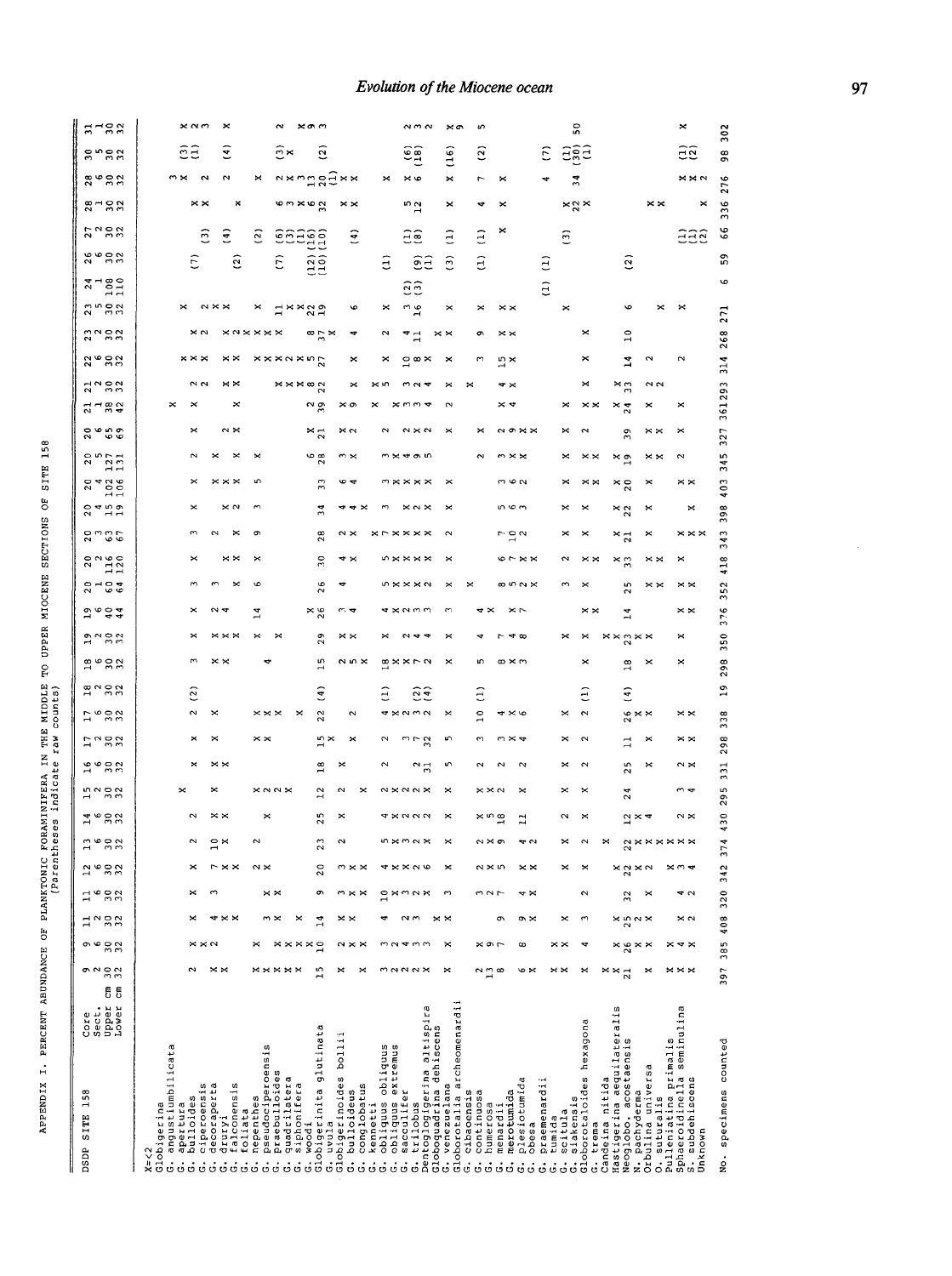| <b>TITE IN NIN.</b><br><b>THE BURGER IN THE BURGER OF A</b><br>.<br>.<br>.<br>.       | s indicate raw counts)<br>.<br>.<br>. |
|---------------------------------------------------------------------------------------|---------------------------------------|
| ֧֧֧֧֧֧֧֧֧֧֧֧֧֧֧֚֚֚֚֚֚֚֚֚֚֚֚֚֝֝֝֝֝֝֬֝֓֕֓֝֬֝֓֝֬֝֓֝֬֝֬֝֓֝֬֝֓֝֬֝֬֝֓֝֬֝֬֝֬֝֬֝֬֝֬֝֬֝֬֝֬֝֬֝֬ |                                       |
|                                                                                       |                                       |
|                                                                                       |                                       |
|                                                                                       |                                       |
|                                                                                       |                                       |

| 495<br><b>DSDP SITE</b>                                                                                                                                                                                                                                   | 6 8<br><b>Upper</b><br>ISWer<br>Sect.<br>Core | ដឹងដ<br><b>758</b>                                  | 2522           | ដួតទទ                              | ನ*ಾ                     | $27 - 22$<br>ನ " ಒಂ  | 2722                                                             | 2557           | $3 - 52$ | 2355 | 2155       | 2450<br>3750                    | 2492                           | 2572 | $25 - 59$              | $254$<br>$982$<br>$102$ | 2552<br>25<br>2404<br>144  | $258$<br>$982$   | 25<br>2444<br>244 | 2582             | 25004      | $26 - 79$            | $3 - 82$                | $2882$<br>$902$<br>$3404$<br>$144$ | $26$<br>$140$<br>$144$ | 26750                 | 80.88   | $\frac{80004}{144}$ | 8482                            | $\frac{84}{34}$     | 8002<br>2525                          | $260$<br>$140$<br>$140$                         | <b>2525</b> | $\begin{array}{c}\n 26 \\ \hline\n 0 \\ 107 \\ \hline\n 107\n \end{array}$ | 2772        | 27.59<br>2, 1, 5, 6                         | $3 - 50$                            | 8758 | 8528            | 8 L 4 8 |
|-----------------------------------------------------------------------------------------------------------------------------------------------------------------------------------------------------------------------------------------------------------|-----------------------------------------------|-----------------------------------------------------|----------------|------------------------------------|-------------------------|----------------------|------------------------------------------------------------------|----------------|----------|------|------------|---------------------------------|--------------------------------|------|------------------------|-------------------------|----------------------------|------------------|-------------------|------------------|------------|----------------------|-------------------------|------------------------------------|------------------------|-----------------------|---------|---------------------|---------------------------------|---------------------|---------------------------------------|-------------------------------------------------|-------------|----------------------------------------------------------------------------|-------------|---------------------------------------------|-------------------------------------|------|-----------------|---------|
| K=<2<br>Slobigerina                                                                                                                                                                                                                                       |                                               | <b>****</b> *<br>$\overline{a}$                     | $\sim$         | $\mathbf{\times}$                  | $\sim$                  | $\pmb{\times}$       |                                                                  |                |          |      |            |                                 |                                | ×    | ×                      |                         |                            |                  |                   | $\mathbf \Omega$ |            |                      |                         |                                    |                        |                       |         |                     | ×                               |                     |                                       |                                                 |             | ×                                                                          |             |                                             |                                     |      | ×               |         |
|                                                                                                                                                                                                                                                           |                                               |                                                     |                | $\times$<br>$\mathbf{z}$<br>$\sim$ | $\mathbf{\mathbf{z}}$   | ×                    | ×<br>×                                                           |                |          |      | ×          |                                 | ×                              |      | $\mathbf{\mathbf{X}}$  |                         |                            |                  | ×                 | ×                | ×          |                      |                         |                                    |                        |                       |         |                     | ×                               |                     |                                       | ×                                               |             |                                                                            | $\mathbf x$ |                                             | $\boldsymbol{\times}$               |      |                 |         |
|                                                                                                                                                                                                                                                           |                                               | œ<br>×<br>۾                                         |                | $\mathbf{\hat{z}}$                 | $\times$<br>$\mathbf x$ | ×<br>$\sim$          | $\mathbf{\mathbf{x}}$<br>×<br>$\mathbf{x}$<br>×                  |                |          |      |            |                                 |                                | ×    |                        |                         |                            |                  |                   | $\times$ on      | ١o         | $\sim$<br>N          |                         |                                    |                        |                       |         |                     |                                 |                     |                                       | ×ч<br>×                                         |             |                                                                            |             | $\times\times\times$                        | $\sim$<br>×<br>$\mathbf{\tilde{z}}$ |      |                 |         |
| G, angustiumblikota<br>d, angustiumblikota<br>d, directors as<br>d, directors as<br>d, d, and a straighter as<br>d, d, and a straighter as<br>d, d, and a straighter as<br>d, and a straighter as<br>d, and a straighter as boulifus<br>d, and a straight |                                               | $\sim$<br>$\frac{8}{18}$<br>$\mathbf{\hat{z}}$<br>× | $\overline{c}$ | ×<br>$\times \square \times$       | × 2                     | ×<br>× -             | $\times$ $\infty$<br>m <sub>2</sub><br>$\mathbf{\tilde{c}}$<br>× | n <sub>n</sub> |          |      |            |                                 |                                |      | ×m                     | $\sim$<br>$\sim$        |                            |                  |                   |                  | $\times$ v | $\mathbf{\tilde{c}}$ | <b>******</b>           | $\approx \infty$                   |                        | $x \times x \times y$ |         | ິ                   | m o<br>$\sim$ $\times$ $\times$ | <sup>m×</sup> N×ゅコ× |                                       |                                                 | $N$ $N$     |                                                                            |             | × 8<br>×<br>$* \times \times \times \infty$ | ×<br>$\tilde{z}$<br>×               | ×≘   |                 |         |
|                                                                                                                                                                                                                                                           |                                               | $\mathbf{r}$<br>$\frac{1}{2}x$<br>S<br>¤្ក×         | $\Xi$          | r<br>S                             | S<br>۳×<br>س            | ີ<br>$\overline{10}$ | m o<br>٠                                                         | n × a          |          |      |            |                                 | $\geq$<br>$\ddot{\phantom{0}}$ | ×    | $\times$ m             | $\times$ $\times$       | $\times\times$             | $\approx$ $\sim$ | $\times$ $\sim$   | $\sim$           |            | 222                  | N <sub>o</sub>          | $\infty$                           |                        | × ư                   |         |                     |                                 |                     |                                       | S<br>× o                                        |             |                                                                            |             | × n                                         | $\times\times\sim$                  | ×n   |                 |         |
|                                                                                                                                                                                                                                                           |                                               | ×                                                   |                | פ<br>×                             | ×≌<br>×                 | $\overline{1}$<br>×  | פ<br>×r<br>$\boldsymbol{\times}$                                 |                |          | ግ    | ××r        | ××≍<br>Ξ                        | $\overline{a}$                 | ١¢   | ×                      |                         | ı٨                         | o<br>$\sim$      | H                 | $\overline{10}$  | N          |                      | ۰                       | $\overline{a}$<br>×                | 29                     | 25                    | Ξ       | 50                  | ō                               | $\overline{a}$      | $\frac{8}{2}$<br>×<br>$\overline{24}$ | ።                                               | 긂           | $\frac{8}{2}$                                                              | ŗ           | ដ<br>r,                                     |                                     | œ    |                 |         |
| Rastigerina aeguilateralis<br>Neoglobog. acostaensis<br>Orbulina universa<br>cf. acostaensis                                                                                                                                                              |                                               | $23 \times$<br>$M$ $N$ $M$<br>$\sim$                |                | × 5                                | ׺                       | Ľ,<br>× 58           | 52                                                               | 3              | ē        | × ş  | × s        | $\mathbb{S}^2$<br>$\frac{9}{2}$ | $\mathbf{\hat{S}}$             | 86   | $\frac{6}{9}$ $\times$ | r×                      | $\frac{4}{3}$<br>$\bf{86}$ | 74<br>×          | 73                | $\frac{8}{6}$    | ድ          | 2                    | 11                      | $\degree$ 58<br>a×                 | ׺×                     | × ÷                   | × ្ល    | ×ç                  | ರ                               | $\times\frac{5}{2}$ | 3<br>48                               | 44                                              | 55          | 45                                                                         | ×           | ׺×<br>$\mathbf{r}$                          | \$                                  | 35   | 5               | ុ       |
| slobigerinatella insueta<br>Catapsydrax cf. stainforthi<br>Cat. variabilis<br>Praeorbulina sp.<br>Sphaeroidinella disjuncta<br>5. subdehiscens<br>S. seminulina<br>0. saturalis                                                                           |                                               | $\times$ $\times$                                   | ි              | $\infty$<br>×                      | r                       | e                    | ×                                                                |                |          |      |            |                                 | ××                             |      |                        |                         |                            |                  |                   |                  |            |                      |                         |                                    |                        | ×                     |         |                     | ×                               |                     |                                       |                                                 |             |                                                                            |             | ×                                           |                                     |      |                 |         |
| No. specimens counted<br>Unknown                                                                                                                                                                                                                          |                                               | 226 285                                             |                | 6 371 298 376 314 347 442<br>×     |                         |                      | ×                                                                | ×              | SO<br>F  | 338  | 374<br>369 | 493                             | 306                            | 353  | 653 369 441 394 363    |                         |                            |                  |                   | ×                |            |                      | 548 379 432 300 427 408 | 382                                | 418                    | 709                   | 372 618 |                     | 554                             |                     |                                       | 384 404 737 345 543 431 802 4941118 298 588 763 |             |                                                                            |             |                                             |                                     |      | $\ddot{a}$<br>× |         |

# **<sup>8</sup>***E. Barrera and Others*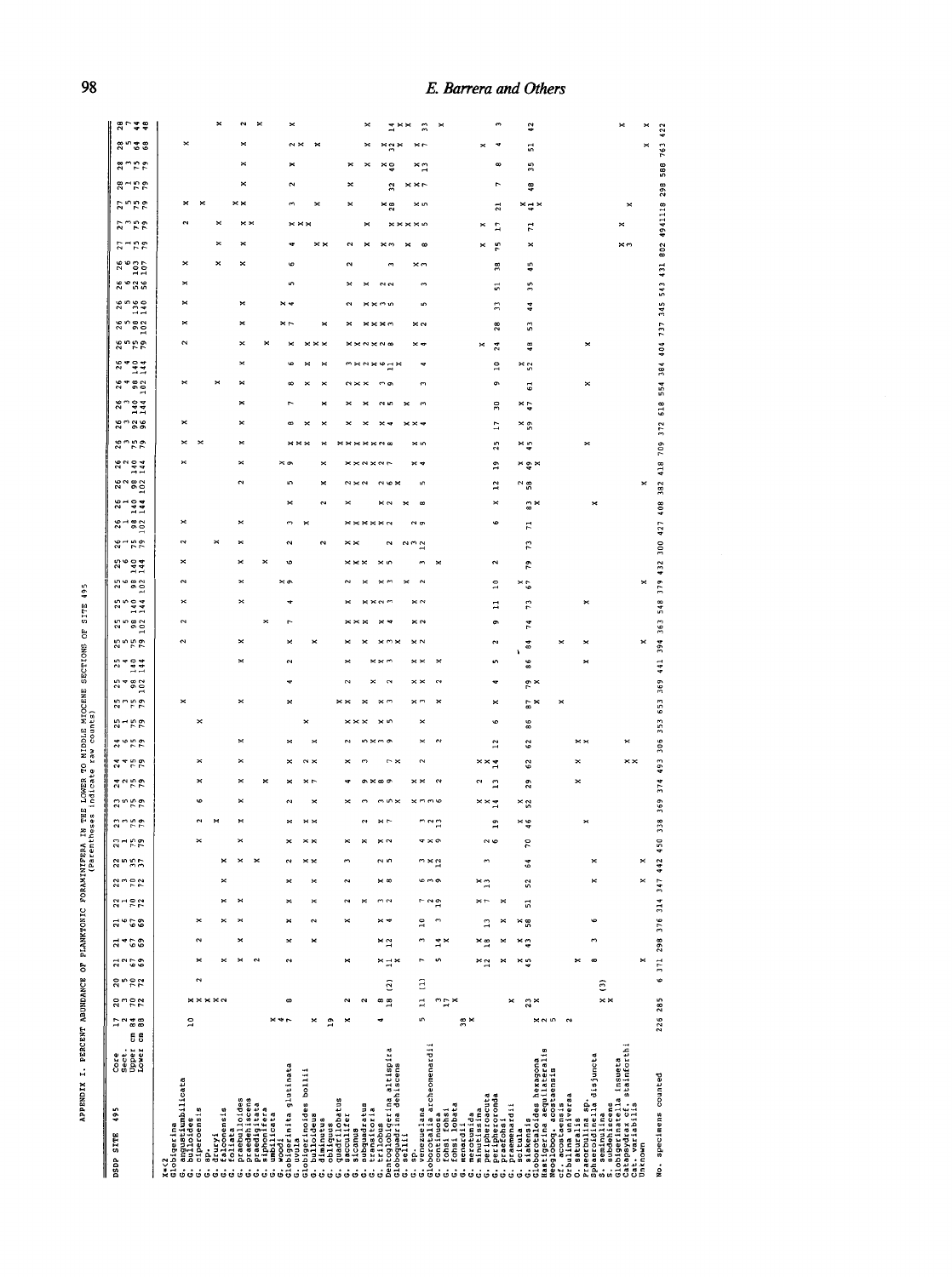| OXYGEN AND CARBON ISOTOPIC COMPOSITION OF SELECTED SPECIES OF FORAMINIFERA AT SITE 173                                                                                                                                                                                                                                                                                                                                      |                            |                         |                          |                                |                                                                                                                                                                        |                 |                                        |                           |
|-----------------------------------------------------------------------------------------------------------------------------------------------------------------------------------------------------------------------------------------------------------------------------------------------------------------------------------------------------------------------------------------------------------------------------|----------------------------|-------------------------|--------------------------|--------------------------------|------------------------------------------------------------------------------------------------------------------------------------------------------------------------|-----------------|----------------------------------------|---------------------------|
| $\csc$<br>sect                                                                                                                                                                                                                                                                                                                                                                                                              | Depth<br>(c <sub>m</sub> ) | Estimated<br>Age (m.y.) | G.                       | G. bulloides<br>praebulloides  | Uvigerina                                                                                                                                                              |                 | Cibicidoides<br>kullenbergi            | Ice Effect*<br>Adjustment |
|                                                                                                                                                                                                                                                                                                                                                                                                                             |                            |                         | $6^{18}$ O               | 813C                           | $\delta^{18}$ O<br>$\delta^{13}$ C                                                                                                                                     | $\delta^{18}$ O | 813c                                   |                           |
| $17 - 263$                                                                                                                                                                                                                                                                                                                                                                                                                  | $52 - 54$                  | 8.60                    |                          |                                | $3.59 - 1.00$                                                                                                                                                          |                 |                                        | 0.14                      |
| 17<br>$18 - 2$ & 3                                                                                                                                                                                                                                                                                                                                                                                                          | cc<br>$52 - 54$            | 8.70<br>$9.10 - 9.20$   | 0.12<br>0.88             | 0.84                           |                                                                                                                                                                        |                 |                                        | 0.14                      |
| $18 - 3$ & 4                                                                                                                                                                                                                                                                                                                                                                                                                | $52 - 54$                  | 9.30                    |                          | 1.01                           | $3.49 - 1.06$                                                                                                                                                          |                 |                                        | 0.04<br>0.10              |
| $18 - 5$                                                                                                                                                                                                                                                                                                                                                                                                                    | $52 - 54$                  | 9.40                    | 0.11                     | 0.98                           |                                                                                                                                                                        |                 |                                        | 0.14                      |
| $18 - 4$ &                                                                                                                                                                                                                                                                                                                                                                                                                  | $52 - 54$                  |                         |                          |                                |                                                                                                                                                                        |                 |                                        |                           |
| 18<br>18                                                                                                                                                                                                                                                                                                                                                                                                                    | cc<br>cc                   | $9.60 - 9.70$<br>9.70   | 0.99                     | 0.92                           |                                                                                                                                                                        | 2.67            | 0.12                                   | 0.15<br>0.16              |
| $19 - 2$                                                                                                                                                                                                                                                                                                                                                                                                                    | $52 - 54$                  | 9.85                    |                          |                                |                                                                                                                                                                        | 2.37            | 0.39                                   | 0.32                      |
| $19 - 2 &$                                                                                                                                                                                                                                                                                                                                                                                                                  | 131-133                    |                         |                          |                                |                                                                                                                                                                        |                 |                                        |                           |
| $19 - 3$                                                                                                                                                                                                                                                                                                                                                                                                                    | $52 - 54$                  | $9.90 - 10.0$           | 0.48                     | 0.49                           |                                                                                                                                                                        |                 |                                        | 0.32                      |
| $19 - 3$<br>$19 - 4$                                                                                                                                                                                                                                                                                                                                                                                                        | $52 - 54$<br>122-124       | 10.00<br>10.20          | 0.59                     | 0.38                           | 3.90                                                                                                                                                                   |                 |                                        | 0.43<br>0.43              |
| 19                                                                                                                                                                                                                                                                                                                                                                                                                          | cc                         | 10.25                   | 0.71                     | 0.37                           |                                                                                                                                                                        |                 |                                        | 0.42                      |
| $20 - 2$                                                                                                                                                                                                                                                                                                                                                                                                                    | 118-120                    | 10.45                   | $-0.19$                  | 0.22                           |                                                                                                                                                                        |                 |                                        | 0.41                      |
| $20 - 3$<br>20                                                                                                                                                                                                                                                                                                                                                                                                              | $50 - 52$<br>cc            | 10.50<br>10.60          | 0.14<br>0.10             | 0.31<br>$-0.10$                |                                                                                                                                                                        |                 |                                        | 0.41<br>0.40              |
| ة 21                                                                                                                                                                                                                                                                                                                                                                                                                        | cc                         |                         |                          |                                |                                                                                                                                                                        |                 |                                        |                           |
| $22 - 5$                                                                                                                                                                                                                                                                                                                                                                                                                    | $122 - 124$                | 12.30                   | 0.28                     | 0.97                           |                                                                                                                                                                        |                 |                                        | 0.32                      |
| $23 - 3$                                                                                                                                                                                                                                                                                                                                                                                                                    | $52 - 54$                  | 12.80                   | 0.42                     | 0.74                           |                                                                                                                                                                        |                 |                                        | 0.31                      |
| 23<br>$24 - 16$                                                                                                                                                                                                                                                                                                                                                                                                             | cc<br>$90 - 92$            | 12.90                   | 0.12                     | 0.61                           |                                                                                                                                                                        |                 |                                        | 0.30                      |
| $24 - 2$                                                                                                                                                                                                                                                                                                                                                                                                                    | $15 - 17$                  | 13.1-13.15              | 0.11                     | 0.77                           |                                                                                                                                                                        |                 |                                        | 0.29                      |
| $24 - 3$                                                                                                                                                                                                                                                                                                                                                                                                                    | $15 - 17$                  | 13.20                   | $-0.04$                  | 1.05                           |                                                                                                                                                                        |                 |                                        | 0.29                      |
| $24 - 3$                                                                                                                                                                                                                                                                                                                                                                                                                    | $52 - 54$                  | 13.25                   | 0.10                     | 0.96                           |                                                                                                                                                                        |                 |                                        | 0.28                      |
| $24 - 5$<br>$24 - 5$                                                                                                                                                                                                                                                                                                                                                                                                        | 15-17<br>$52 - 54$         | 13.30<br>13.35          | 0.17<br>0.35             | 0.67<br>1.76                   |                                                                                                                                                                        |                 |                                        | 0.28<br>0.23              |
| $25 - 2$                                                                                                                                                                                                                                                                                                                                                                                                                    | $52 - 54$                  | 13.45                   | 0.13                     | 0.82                           |                                                                                                                                                                        |                 |                                        | 0.30                      |
| $25 - 2$                                                                                                                                                                                                                                                                                                                                                                                                                    | $52 - 54$                  | 13.50                   | 0.66                     | 0.97                           |                                                                                                                                                                        |                 |                                        | 0.33                      |
| $25 - 36$                                                                                                                                                                                                                                                                                                                                                                                                                   | 15-17                      |                         |                          |                                |                                                                                                                                                                        |                 |                                        |                           |
| $25 - 4$<br>264                                                                                                                                                                                                                                                                                                                                                                                                             | $52 - 54$<br>cc            | $13.7 - 13.75$          | $-0.15$                  | 0.91                           |                                                                                                                                                                        |                 |                                        | 0.36                      |
| $27 - 3$                                                                                                                                                                                                                                                                                                                                                                                                                    | 115-117                    | $13.9 - 14.00$          | $-0.41$                  | 0.97                           |                                                                                                                                                                        |                 |                                        | 0.40                      |
|                                                                                                                                                                                                                                                                                                                                                                                                                             |                            |                         |                          |                                | *Described and applied as noted in text. Data in this table are not adjusted<br>OXYGEN AND CARBON ISOTOPIC COMPOSITION OF SELECTED SPECIES OF FORAMINIFERA AT SITE 470 |                 |                                        |                           |
|                                                                                                                                                                                                                                                                                                                                                                                                                             | Depth<br>(c <sub>m</sub> ) | Estimated<br>Age (m.y.) | $\delta$ <sup>18</sup> 0 | G. bulloides<br>$\delta^{13}C$ | Cibicidoides<br>kullenbergi<br>$\delta^{13}$ C<br>8180                                                                                                                 | $\delta^{18}$ O | Uvigerina<br>hispida<br>$\delta^{13}C$ | Ice Effect*<br>Adjustment |
|                                                                                                                                                                                                                                                                                                                                                                                                                             | $35 - 39$<br>34–39         | 5.80<br>7.40            | $-0.08$                  | 0.50                           | $2.62 - 0.18$                                                                                                                                                          | 2.79<br>2.97    | $-1.04$<br>$-0.19$                     | 0.24<br>0.20              |
|                                                                                                                                                                                                                                                                                                                                                                                                                             | cc<br>$54 - 59$            | 7.50<br>7.90            | $-0.08$<br>0.11          | 0.98<br>0.87                   |                                                                                                                                                                        |                 |                                        | 0.32                      |
|                                                                                                                                                                                                                                                                                                                                                                                                                             | $54 - 59$                  | 7.90                    | 0.20                     | 0.87                           |                                                                                                                                                                        |                 |                                        | 0.32                      |
|                                                                                                                                                                                                                                                                                                                                                                                                                             | $54 - 59$                  | 8.10                    | 0.01                     | 0.78                           | 2.60<br>0.16                                                                                                                                                           | 2.51            | $-0.66$                                | 0.32                      |
|                                                                                                                                                                                                                                                                                                                                                                                                                             | 54–59                      | 8.10<br>8.20            | -0.09                    | 0.94<br>0.70                   |                                                                                                                                                                        | 3.48            | $-0.84$                                | 0.32                      |
|                                                                                                                                                                                                                                                                                                                                                                                                                             | 54-59<br>$54 - 59$         | 8.20                    | 0.18<br>-0.32            | 1.22                           |                                                                                                                                                                        |                 |                                        | 0.32<br>0.32              |
|                                                                                                                                                                                                                                                                                                                                                                                                                             | cc                         | 8.30                    | $-0.36$                  | 0.53                           | 2.67<br>0.25                                                                                                                                                           |                 |                                        | 0.32                      |
|                                                                                                                                                                                                                                                                                                                                                                                                                             | $54 - 59$                  | 10.15                   | $-0.16$                  | 0.57                           | 2.74<br>0.45                                                                                                                                                           |                 |                                        | 0.32                      |
|                                                                                                                                                                                                                                                                                                                                                                                                                             | 54-59<br>$55 - 60$         | 10.60<br>10.80          | $-0.47$                  |                                | 2.44<br>0.15                                                                                                                                                           |                 |                                        | 0.42<br>0.40              |
|                                                                                                                                                                                                                                                                                                                                                                                                                             | $55 - 60$                  | 10.90                   | $-0.51$                  | 0.45                           | $2.64 - 0.06$                                                                                                                                                          |                 |                                        | 0.40                      |
|                                                                                                                                                                                                                                                                                                                                                                                                                             | 55–60                      | 10.95                   | $-0.41$                  |                                | 2.52<br>0.06                                                                                                                                                           |                 |                                        | 0.40                      |
|                                                                                                                                                                                                                                                                                                                                                                                                                             | $55 - 60$                  | 11.05                   | 0.01                     | 0.30                           | 0.55                                                                                                                                                                   |                 |                                        | 0.40                      |
|                                                                                                                                                                                                                                                                                                                                                                                                                             | cc<br>$20 - 25$            | 11.10<br>11.15          | $-0.12$<br>$-0.31$       | 0.59<br>0.27                   | 2.62<br>2.67<br>1.03                                                                                                                                                   |                 |                                        | 0.39<br>0.39              |
|                                                                                                                                                                                                                                                                                                                                                                                                                             | $55 - 60$                  | 11.25                   | $-0.28$                  | 0.41                           |                                                                                                                                                                        |                 |                                        | 0.38                      |
|                                                                                                                                                                                                                                                                                                                                                                                                                             | $55 - 60$                  | 11.55                   |                          |                                | 2.67<br>0.63                                                                                                                                                           |                 |                                        | 0.38                      |
|                                                                                                                                                                                                                                                                                                                                                                                                                             | $55 - 60$                  | 11.65                   |                          | 0.59                           | 2.62<br>0.33                                                                                                                                                           |                 |                                        | 0.37                      |
|                                                                                                                                                                                                                                                                                                                                                                                                                             | 57-62<br>$53 - 58$         | 12.70<br>12.80          | $-0.07$<br>$-0.13$       | 1.55                           | 1.29<br>2.30                                                                                                                                                           |                 |                                        | 0.31<br>0.31              |
|                                                                                                                                                                                                                                                                                                                                                                                                                             | $58 - 63$                  | 12.85                   | $-0.20$                  | 0.56                           | 0.33<br>2.37                                                                                                                                                           |                 |                                        | 0.30                      |
|                                                                                                                                                                                                                                                                                                                                                                                                                             | $60 - 65$                  | 12.90                   | $-0.24$                  | 0.38                           |                                                                                                                                                                        |                 |                                        | 0.29                      |
|                                                                                                                                                                                                                                                                                                                                                                                                                             | $61 - 66$                  | 13.00                   |                          |                                | 0.29<br>2.32                                                                                                                                                           |                 |                                        | 0.29                      |
|                                                                                                                                                                                                                                                                                                                                                                                                                             | cc<br>$21 - 26$            | 13.05<br>13.10          | $-0.06$                  | 0.60                           | 2.42<br>0.34<br>2.33<br>0.46                                                                                                                                           |                 |                                        | 0.28<br>0.29              |
|                                                                                                                                                                                                                                                                                                                                                                                                                             | 111-116                    | 13.30                   |                          |                                | 2.42<br>0.39                                                                                                                                                           |                 |                                        | 0.30                      |
|                                                                                                                                                                                                                                                                                                                                                                                                                             | $22 - 27$                  | 13.35                   |                          |                                | 0.40<br>2.40                                                                                                                                                           |                 |                                        | 0.30                      |
|                                                                                                                                                                                                                                                                                                                                                                                                                             | $31 - 36$                  | 13.75                   | $-0.57$                  | 0.83                           | 2.38<br>0.45                                                                                                                                                           |                 |                                        | 0.35                      |
|                                                                                                                                                                                                                                                                                                                                                                                                                             | $31 - 36$                  | 13.80                   | $-0.55$                  | 0.58                           |                                                                                                                                                                        |                 |                                        | 0.38<br>0.40              |
|                                                                                                                                                                                                                                                                                                                                                                                                                             | $31 - 36$<br>cc            | 13.85<br>13.90          | $-2.43$<br>$-0.08$       | 0.40<br>1.20                   | 2.12<br>0.60                                                                                                                                                           |                 |                                        | 0.40                      |
|                                                                                                                                                                                                                                                                                                                                                                                                                             | 107-112                    | 14.15                   |                          |                                | 2.07<br>1.18                                                                                                                                                           |                 |                                        | 0.44                      |
|                                                                                                                                                                                                                                                                                                                                                                                                                             | 107-112                    |                         |                          |                                |                                                                                                                                                                        |                 |                                        |                           |
| Core/<br>sect<br>8-1<br>$8 - 3$<br>8<br>9-1<br>$9 - 1$<br>$9 - 2$<br>$9 - 2$<br>9–3<br>$9 - 3$<br>9<br>$10 - 1$<br>11-1<br>11-3<br>$11 - 4$<br>$11 - 5$<br>$11 - 6$<br>11<br>$12 - 1$<br>$12 - 283$<br>$12 - 586$<br>$12 - 7$<br>$15 - 1$<br>$15 - 2$<br>$15 - 3$<br>$15 - 4$<br>$15 - 5$<br>15<br>$16 - 1$<br>$16 - 2$<br>$16 - 3$<br>$17 - 1$<br>$17 - 2$<br>$17 - 3$<br>17<br>$18 - 1$<br>$18 - 1$ &<br>18-1<br>$18 - 1$ | 139-144<br>$139 - 144$     | 14.20<br>14.22          | $-0.47$                  | 2.70                           | 1.13<br>2.09                                                                                                                                                           |                 |                                        | 0.44<br>0.44<br>0.45      |

|  | APPENDIX II |  |  |
|--|-------------|--|--|
|--|-------------|--|--|

 $\overline{\phantom{a}}$ 

 $\equiv$ 

=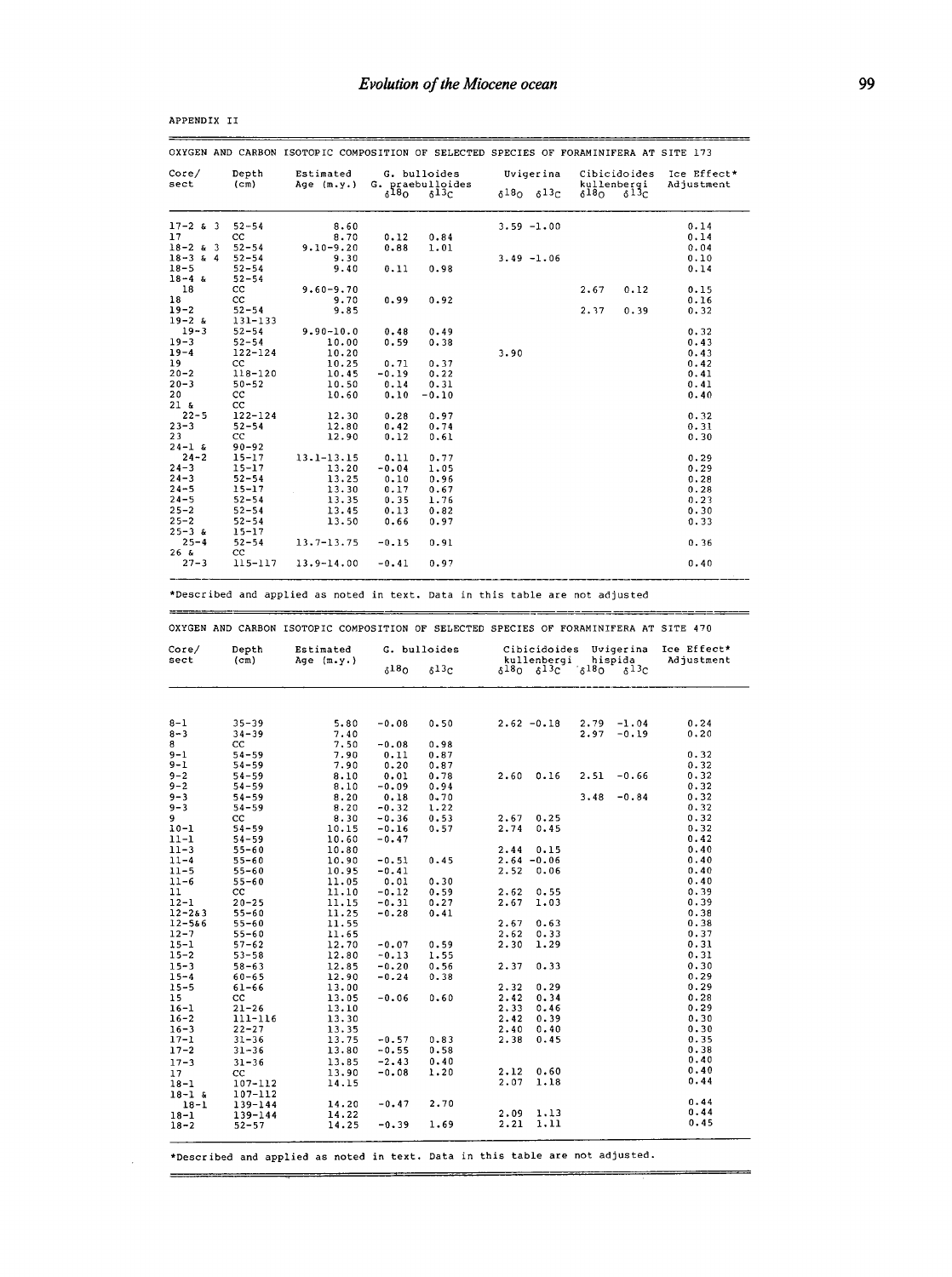# **1 0 <sup>0</sup>***E. Barrera and Others*

OXYGEN AND CARBON ISOTOPIC COMPOSITION OF SELECTED SPECIES OF FORAMINIFERA AT SITE 495

| Core/    | Depth             | Estimated    |               | G. venezuelana           |         | D. altispira              |                  | G. siakensis G. sacculifer |         |      |             | Cibicidoides            | Ice Effect* |
|----------|-------------------|--------------|---------------|--------------------------|---------|---------------------------|------------------|----------------------------|---------|------|-------------|-------------------------|-------------|
| sect     | (c <sub>m</sub> ) | Age $(m.y.)$ | $\delta^{18}$ | $\delta$ <sup>13</sup> c |         | $\delta$ 180 $\delta$ 130 | 618 <sub>0</sub> | 613 <sub>C</sub>           |         |      |             | kullenbergi<br>6180613c | Adjustment  |
| $20 - 3$ | $70 - 72$         | 12.60        | 0.80          | 0.99                     | $-0.87$ | 2.24                      |                  |                            |         |      | 2.40        | 0.44                    | 0.31        |
| $21 - 2$ | $67 - 69$         | 13.40        | 0.74          | 1.54                     | $-1.18$ | 2.80                      |                  |                            |         |      | 2.14        | 1.12                    | 0.28        |
| $21 - 4$ | $67 - 69$         | 13.70        |               |                          |         |                           |                  |                            |         |      | 1.96        | 1.01                    | 0.32        |
| $21 - 6$ | $67 - 69$         | 14.00        | 0.37          | 1.39                     | $-1.59$ | 2.87                      |                  |                            |         |      | 1.92        | 1.11                    | 0.38        |
| $22 - 1$ | $70 - 72$         | 14.20        | 0.60          | 1.60                     | $-1.23$ | 3.17                      |                  |                            |         |      |             |                         | 0.42        |
| $22 - 3$ | $70 - 72$         | 14.30        | 0.95          | 1.78                     | $-1.17$ | 3.09                      |                  |                            |         |      | 1.62        | 1.02                    | 0.46        |
| $22 - 5$ | $35 - 37$         | 14.37        | 0.38          | 1.51                     | $-1.84$ | 2.63                      |                  |                            |         |      | 1.65        | 0.91                    | 0.51        |
| $23 - 1$ | $75 - 79$         | 14.50        | 0.64          | 1.72                     | $-1.17$ | 2.79                      |                  |                            |         |      | 1.61        | 1.20                    | 0.61        |
| $23 - 3$ | $75 - 79$         | 14.65        | 0.12          | 1.66                     | $-1.47$ | 2.80                      |                  |                            |         |      | 1.07        | 0.91                    | 0.65        |
| $23 - 5$ | $75 - 79$         | 14.75        | 0.45          | 1.77                     | $-1.28$ | 3.20                      |                  |                            |         |      | 1.29        | 1.09                    | 0.70        |
| $24 - 2$ | $75 - 79$         | 14.95        | 0.42          | 1.95                     | $-0.89$ | 3.25                      |                  |                            |         |      | 1.63        | 1.27                    | 0.76        |
| $24 - 4$ | $75 - 79$         | 15.10        | 0.10          | 1.82                     | $-1.17$ | 3.31                      |                  |                            |         |      | 1.35        | 1.45                    | 0.77        |
| $24 - 6$ | $75 - 79$         | 15.18        | 0.53          | 1.95                     | $-1.08$ | 3.19                      |                  |                            |         |      | 1.68        | 1.59                    | 0.79        |
| $25 - 1$ | $75 - 79$         | 15.25        | 0.00          | 1.81                     | $-1.32$ | 3.33                      | $-1.52$          | 1.92                       | $-1.72$ | 2.96 |             |                         | 0.80        |
| $25 - 3$ | $75 - 79$         | 15.45        | 0.70          | 2.07                     | $-1.22$ | 3.80                      | $-1.15$          | 2.26                       | $-1.72$ | 3.25 |             |                         | 0.80        |
| $25 - 4$ | $98 - 102$        | 15.58        | 0.46          | 1.93                     | $-0.69$ | 2.58                      | $-1.41$          | 2.36                       |         |      |             | $1.63$ 1.53             | 0.81        |
| $25 - 4$ | $140 - 144$       | 15.62        | 0.63          | 2.22                     | $-0.56$ | 2.58                      | $-1.55$          | 2.09                       |         |      |             |                         | 0.92        |
| $25 - 5$ | $75 - 79$         | 15.68        | 0.49          | 2.00                     | $-1.24$ | 3.28                      | $-1.12$          | 2.21                       | $-1.46$ | 3.02 |             |                         | 0.92        |
| $25 - 5$ | $98 - 102$        | 15.70        | 0.44          | 1.98                     | $-0.82$ | 3.43                      | $-1.66$          | 2.26                       | $-1.30$ | 3.02 |             | $1.72$ 1.73             | 0.92        |
| $25 - 2$ | $140 - 144$       | 15.72        | 0.42          | 1.98                     | $-0.77$ | 3.13                      | $-1.17$          | 2.34                       | $-1.24$ | 3.06 |             |                         | 0.92        |
| $25 - 6$ | $98 - 102$        | 15.80        | 0.27          | 1.89                     | $-1.07$ | 3.22                      | $-1.26$          | 2.17                       | $-1.57$ | 3.01 |             |                         | 0.92        |
| $25 - 6$ | 140-144           | 15.85        | 0.64          | 1.66                     | $-1.46$ | 2.89                      | $-1.11$          | 2.07                       | $-1.35$ | 2.73 |             | 1.92 1.63               | 0.92        |
| $26 - 1$ | $75 - 79$         | 15.93        | $-0.33$       | 1.95                     | $-1.08$ | 2.63                      | $-1.54$          | 1.79                       | $-2.06$ | 2.69 |             |                         | 0.92        |
| $26 - 1$ | $98 - 102$        | 15.95        | $-0.26$       | 1.94                     | $-1.58$ | 2.78                      | $-1.45$          | 1.75                       |         |      | $1.15$ 1.07 |                         | 0.92        |
| $26 - 1$ | $140 - 144$       | 15.98        | $-0.09$       | 2.03                     | $-1.18$ | 2.59                      | $-1.76$          | 1.37                       |         |      |             |                         | 0.92        |
| $26 - 2$ | $98 - 102$        | 16.05        | 0.09          | 2.14                     | $-1.08$ | 3.09                      | $-1.18$          | 2.02                       | $-1.17$ | 3.03 |             |                         | 0.92        |
| $26 - 2$ | $140 - 144$       | 16.10        | $-0.01$       | 2.09                     | $-1.14$ | 2.99                      | $-1.52$          | 1.74                       | $-1.75$ | 2.95 |             |                         | 0.92        |
| $26 - 3$ | $75 - 79$         | 16.15        | $-0.15$       | 2.15                     | $-0.87$ | 2.87                      | $-1.89$          | 1.97                       | $-1.70$ | 2.77 |             |                         | 0.92        |
| $26 - 3$ | $92 - 96$         | 16.18        | $-0.02$       | 2.19                     | $-0.90$ | 3.14                      | $-1.02$          | 2.08                       | $-1.25$ | 2.99 | $1.63$ 1.55 |                         | 0.92        |
| $26 - 3$ | $140 - 144$       | 16.21        | $-0.05$       | 2.28                     | $-0.91$ | 3.21                      | $-1.17$          | 2.13                       | $-1.16$ | 3.19 |             |                         | 0.92        |
| $26 - 4$ | $98 - 102$        | 16.30        | 0.02          | 2.21                     | $-0.94$ | 3.11                      | $-1.15$          | 2.09                       | $-1.33$ | 3.46 | $1.52$ 1.52 |                         | 0.92        |
| $26 - 4$ | $140 - 144$       | 16.33        | 0.04          | 2.25                     | $-0.99$ | 2.71                      | $-1.06$          | 2.15                       | $-1.73$ | 2.71 |             |                         | 0.92        |
| $26 - 5$ | $75 - 79$         | 16.35        | 0.07          | 2.16                     | $-0.76$ | 2.79                      | $-1.19$          | 2.23                       | $-1.58$ | 3.32 |             |                         | 0.92        |
| $26 - 5$ | $98 - 102$        | 16.36        | 0.13          | 2.19                     | $-0.85$ | 2.99                      | $-1.27$          | 2.14                       | $-1.94$ | 2.85 | $1.49$ 1.54 |                         | 0.92        |
| $26 - 5$ | $136 - 140$       | 16.38        | 0.04          | 1.97                     | $-0.91$ | 3.66                      | $-1.12$          | 1.98                       | $-0.73$ | 3.07 |             |                         | 0.92        |
| $26 - 6$ | $52 - 56$         | 16.40        | $-0.25$       | 2.30                     | $-0.68$ | 2.97                      | $-1.12$          | 2.15                       | $-1.58$ | 3.16 | $1.69$ 1.23 |                         | 0.92        |
| $26 - 6$ | $103 - 107$       | 16.43        | $-0.09$       | 2.17                     | $-0.99$ |                           | $-1.22$          | 2.00                       |         |      |             |                         | 0.92        |
| $27 - 1$ | $75 - 79$         | 16.50        | 0.13          | 1.70                     | $-0.62$ | 2.06                      | $-1.16$          | 1.69                       |         |      | $1.47$ 1.20 |                         | 0.92        |
| $27 - 3$ | $75 - 79$         | 16.64        | $-0.12$       | 1.90                     |         |                           |                  |                            |         |      | 1.40        | 0.93                    | 0.92        |
| $27 - 5$ | $75 - 79$         | 16.73        | 0.00          | 1.48                     | $-1.17$ | 2.17                      | $-1.06$          | 1.57                       |         |      | 1.40        | 0.83                    | 0.92        |
| $28 - 1$ | $75 - 79$         | 16.82        | 0.16          | 1.32                     | $-1.46$ | 2.28                      | $-1.17$          | 1.26                       |         |      | 1.22        | 0.66                    | 0.92        |
| $28 - 3$ | $75 - 79$         | 16,88        | 0.13          | 1.38                     | $-1.13$ | 2.90                      | $-0.94$          | 1.45                       |         |      | 1.46        | 0.67                    | 0.92        |
| $28 - 5$ | $64 - 68$         | 16.93        | 0.10          | 1.37                     | $-1.11$ | 2.47                      | $-1.05$          | 1.35                       |         |      | 1.30        | 0.65                    |             |
| $28 - 7$ | 44.48             | 17.00        | 0.45          | 1.89                     | $-1.19$ | 2.63                      | $-0.08$          | 1.67                       |         |      | 1.67        | 1.17                    | 0.92        |

•Described and applied as noted in text. Data in this table are not adjusted.

|  | OXYGEN AND CARBON ISOTOPIC COMPOSITION OF SELECTED |  |
|--|----------------------------------------------------|--|
|  | SPECIES OF FORAMINIFERA AT NEWPORT BEACH           |  |

| Sample*                                                                                                    |                                                                             | G. bulloides<br>$\delta^{18}$ O $\delta^{13}$ C                    | Uvigerina<br>8180 813C                                                                                         |  |
|------------------------------------------------------------------------------------------------------------|-----------------------------------------------------------------------------|--------------------------------------------------------------------|----------------------------------------------------------------------------------------------------------------|--|
| N7A<br>N7<br>WNPB <sub>13</sub><br>N <sub>6</sub><br>N <sub>5</sub><br>N4A<br>N4<br>N3<br>N <sub>2</sub> A | 0.25<br>$-0.29$<br>0.22<br>$-0.03$<br>$-0.62$<br>0.27<br>$-0.13$<br>$-0.38$ | 0.38<br>0.68<br>0.50<br>0.05<br>$-0.19$<br>0.24<br>0.27<br>$-0.23$ | $1.62 - 0.41$<br>$1.95 - 0.59$<br>$-0.30$<br>$-1.42 - 0.69$<br>$1.35 - 0.09$<br>$0.92 - 0.42$<br>$0.98 - 0.73$ |  |
| NE 19<br>TM17<br><b>TM14</b>                                                                               | 0.42<br>0.19                                                                | $-0.21$<br>$-0.31$                                                 | $2.33 - 0.22$<br>$-0.79 - 0.49$<br>$0.37 - 0.49$                                                               |  |

\*For the stratigraphie position of these samples, see Barron and Keller (1983).

\_\_\_\_\_\_\_\_\_\_\_\_\_\_\_\_\_\_\_\_\_\_\_\_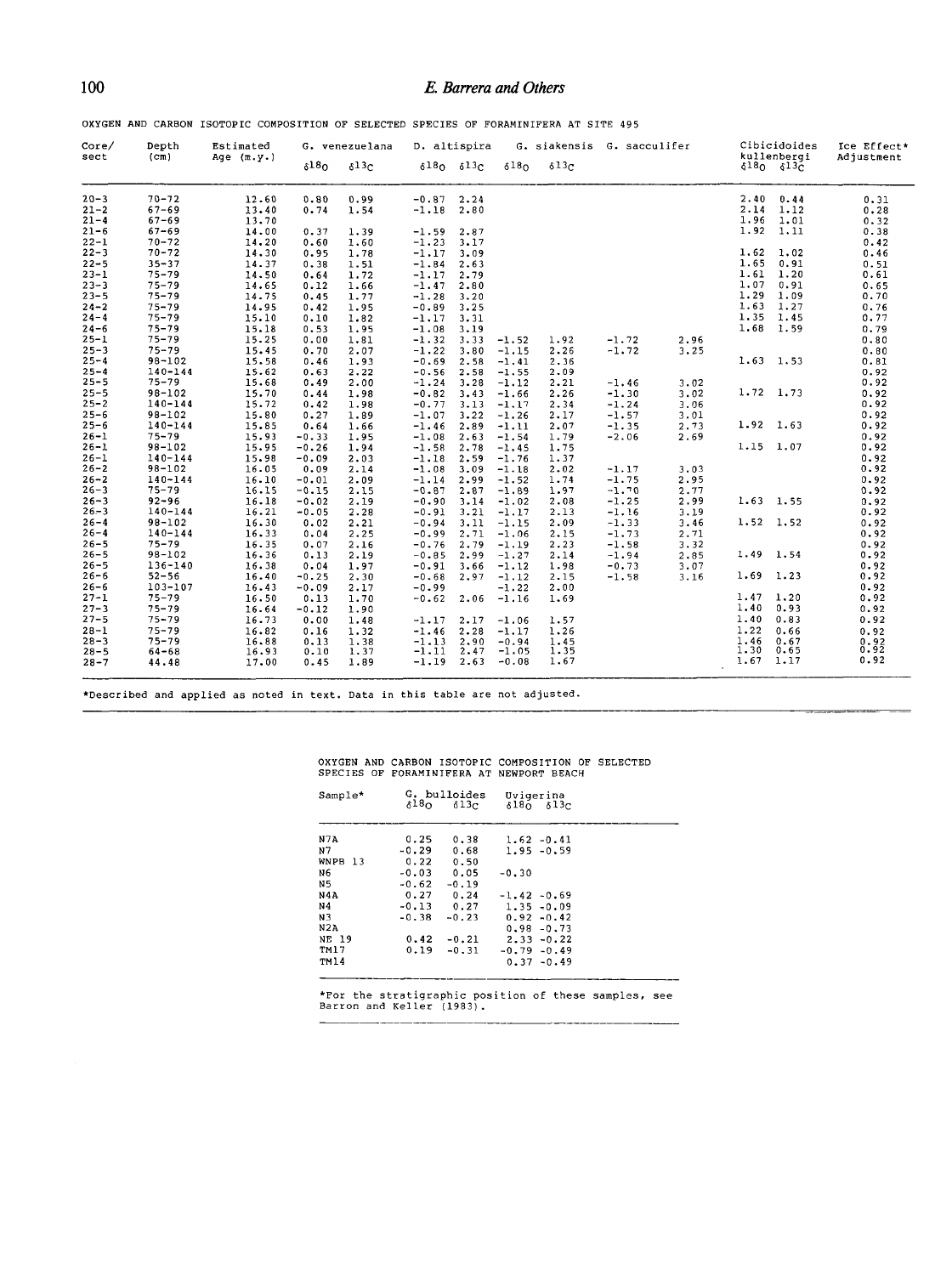#### **REFERENCES CITED**

- Bandy, O. L., and Ingle, J. C., Jr., 1970, Neogene planktonic events and the radiometric scale, California, *in* Bandy, O. L., ed., Radiometric dating and paleontologic zonation: Geological Society of America Special Paper 124, p. 131-172.
- Barron, J. A., and Keller, G., 1983, Paleotemperature oscillations in the middle and late Miocene of the northeastern Pacific: Micropaleontology, v. 29[2], p. 151-181.
- Belanger, P. E., Curry, W. B., and Matthews, R. K., 1981, Core-top evaluation of benthic foraminiferal isotopic ratios for paleoceanographic interpretations: Palaeogeography, Palaeoclimatology, Palaeoecology, v. 33, p. 205-220.
- Berger, W. H., and Gardner, J. V., 1975, On the determination of Pleistocene temperatures from planktonic foraminifera: Journal of Foraminiferal Research, v. 5, p. 102-113.
- Craig, H., 1957, Isotopic standards for carbon and oxygen and correction factors for mass spectrometric analysis of carbon dioxide: Geochimica et Cosmochimica Acta, v. 12, p. 133-149.
- Craig, H., and Gordon, L., 1965, Deuterium and oxygen-18 variation in the ocean and marine atmosphere: University of Rhode Island Occasional Publication 3, p. 277-374.
- Curry, W. B., and Matthews, R. K., 1981a, Equilibrium<sup>18</sup>O fractionation in small size fraction planktic foraminifera: Evidence from Recent Indian Ocean sediments: Marine Micropaleontology, v. 6, p. 327-337.
- Curry, W. B., and Matthews, R. K., 1981b, Paleo-oceanographic utility of oxygen isotopic measurements on planktic foraminifera: Indian Ocean core-top evidence: Paleogeography, Paleoclimatology, Paleoecology, v. 33, p. 173-191.
- Diester-Haass, L., Schrader, H. J., and Thiede, J., 1973, Sedimentological and paleoclimatological investigations of two pelagic ooze cores off Cape Barbas, Northwest Africa: Meteor Forsch.-Ergebnisse, Reihe C, v. 16, p. 19-66.
- Duplessy, J. C., 1978, Isotope studies, *in* Gribbin, J., ed., Climate change: Cambridge, Cambridge University Press, p. 46-67.
- Duplessy, J. C., Lalou, C., and Vinot, A. C., 1970, Differential isotopic fractionation in benthic foraminifera and paleotemperatures reassessed: Science, v. 168, p. 250-251.
- Emiliani, C., 1954, Depth habitats of some species of pelagic foraminifera as indicated by oxygen isotope ratios: American Journal of Science, v. 252, p. 149-158.
- Emiliani, C., 1955, Pleistocene temperatures: Journal of Geology, v. 63, p. 538-578.
- Emrich, K., Ehhalt, D. H., and Vogel, J. C., 1970, Carbon isotope fractionation during the precipitation of calcium carbonate: Earth and Planetary Science Letters, v. 8, p. 363-371.
- Epstein, S., Buchsbaum, R., Lowenstam, H. A., and Urey, H. C., 1953, Revised carbonate-water isotopic temperature scale: Geological Society of America Bulletin, v. 64, p. 1315-1326.
- Ganssen, G., and Sarnthein, M., 1983, Stable isotope composition of foraminifera: the surface and bottom water record of coastal upwelling, *in* Suess, E., and Thiede, J., eds., Coastal upwelling: Its sediment record: New York, Plenum Press, p. 99-121.
- Graham, D., Corliss, B., Bender, M. L., and Keigwin, L. D., Jr., 1981, Carbon and oxygen isotopic disequilibria of recent deep-sea benthic foraminifera: Marine Micropaleontology, v. 6, p. 483-497.
- Huyer, A., 1983, Coastal upwelling in the Caifornia current system: Progress in Oceanography, v. 12, p. 259-284.
- Ingle, J. C., Jr., 1967, Foraminiferal biofacies variation and the Miocene-Pliocene boundary in southern California: Bulletin American Paleontologist, v. 52, p. 217-394.
- Ingle, J. C., Jr., 1973a, Neogene foraminifera from the northeastern Pacific Ocean, Leg 18, Deep Sea Drilling Project, *in* Kulm, L. D., et al., Initial Reports of the Deep Sea Drilling Project, Washington, D.C., U.S. Government Printing Office, v. 18, p. 517-567.
- Ingle, J. C., Jr., 1973b, Summary comments on Neogene biostratigraphy, physical stratigraphy, and paleoceanography in the marginal northeastern Pacific

Ocean, in Kulm, L. D., et al., Initial Reports of the Deep Sea Drilling Project, Washington, D.C., U.S. Government Printing Office, v. 18, p. 949-960.

- Kahn, M. I., and Williams, D. F., 1981, Oxygen and carbon isotopic composition of living planktonic foraminifera from the northeast Pacific Ocean: Paleogeography, Paleoclimatology, Paleoecology, v. 33, p. 47-69.
- Kaneps, A. G., 1973, Cenozoic planktonic foraminifera from the eastern equatorial Pacific Ocean, *in* van Andel, T. H., et al., Initial Reports of the Deep Sea Drilling Project, Washington, D.C., U.S. Government Printing Office, v. 16, p. 713-745.
- Keigwin, L. D., Jr., 1976, Late Cenozoic planktonic foraminiferal biostratigraphy and paleoceanography of the Panama Basin: Micropaleontology, v. 22, p. 419-442.
- Keigwin, L. D., Jr., 1979, Late Cenozoic stable isotope stratigraphy and paleoceanography of DSDP sites from the east equatorial and central North Pacific Ocean: Earth and Planetary Science Letters, v. 45, p. 361-382.
- Keller, G., 1978, Late Neogene planktonic foraminiferal biostratigraphy and paleoceanography of the northeastern Pacific: Evidence from DSDP Sites 173 and 310 at the North Pacific Front: Journal of Foraminiferal Research, v. 8[4], p. 332-349.
- Keller, G., 1980a, Middle to late Miocene datum levels and paleoceanography of the north and southeastern Pacific Ocean: Marine Micropaleontology, v. 5, p. 249-281.
- Keller, G., 1980b, Early to middle Miocene planktonic foraminiferal datum levels of the equatorial and subtropical Pacific: Micropaleontology, v. 26, p. 372-391.
- Keller, G., 1981, Miocene biochronology and paleoceanography of the North Pacific: Marine Micropaleontology, v. 6, p. 535-551.
- Keller, G., and Barron, J. A., 1981, Integrated planktic foraminiferal and diatom biochronology for the northeast Pacific and the Monterey Formation, *in*  Garrison, R. E. et al., eds., The Monterey Formation and related siliceous rocks of California: Pacific Section, Society of Economic Paleontologists and Mineralogists, p. 43-54.
- Keller, G., Barron, J. A., and Burckle, L. H., 1982, North Pacific late Miocene correlations using microfossils, stable isotopes, percent  $CaCO<sub>3</sub>$ , and magnetostratigraphy: Marine Micropaleontology, v. 7, p. 327-357.
- Loutit, T. S., Pisias, N. G., and Kennett, J. P., 1983, Pacific Miocene carbon isotope stratigraphy using benthic foraminifera: Earth and Planetary Science Letters, v. 66, p. 48-62.
- Matthews, R. K., and Poore, R. Z., 1980, Tertiary  $\delta^{18}O$  record and glacioeustatic sea-level fluctuations: Geology, v. 8, p. 501-504.
- Prell, W. L., and Curry, W. B., 1981, Faunal and isotopic indices of monsoonal upwelling: Western Arabian Sea: Oceanologica Acta, v. 4, p. 91-98.
- Savin, S. M., and Douglas, R. G., 1973, Stable isotope and magnesium geochemistry of recent planktonic foraminifera from the South Pacific: Geological Society of America Bulletin, v. 84, p. 2327-2342.
- Savin, S. M., Douglas, R. G., and Stehli, F. G., 1975, Tertiary marine paleotemperatures: Geological Society of America Bulletin, v. 86, p. 1499-1510.
- Savin, S. M., Douglas, R. G., Keller, G., Killingley, J. S., Shaughnessy, L., Sommer, M. A., Vincent, E., and Woodruff, F., 1981, Miocene benthic foraminiferal isotope records: A synthesis: Marine Micropaleontology, v. 6, p. 423-450.
- Savin, S. M., Abel, L., Barrera, E., Bender, M., Hodell, D., Keller, G., Kennett, J. P., Killingley, J., Murphy, M., and Vincent, E., 1985, The evolution of Miocene surface and near-surface Oceanography: Oxygen Isotope Evidence: [this volume].
- Sclater, J., Meinke, L., Bennett, A., and Murphy, C., 1985, The Depth of the Ocean Through the Neogene: [this volume].
- Shackleton, N. J., 1974, Attainment of isotopic equilibrium between ocean water and benthonic foraminifera genus *Uvigerina:* isotopic changes in the ocean during the last glacial, *in* Les methodes quantitative d'etude des variations due climat au cours du Pleistocene: Colloques Internationaux due C.N.R.S. No. 219, p. 203-209.